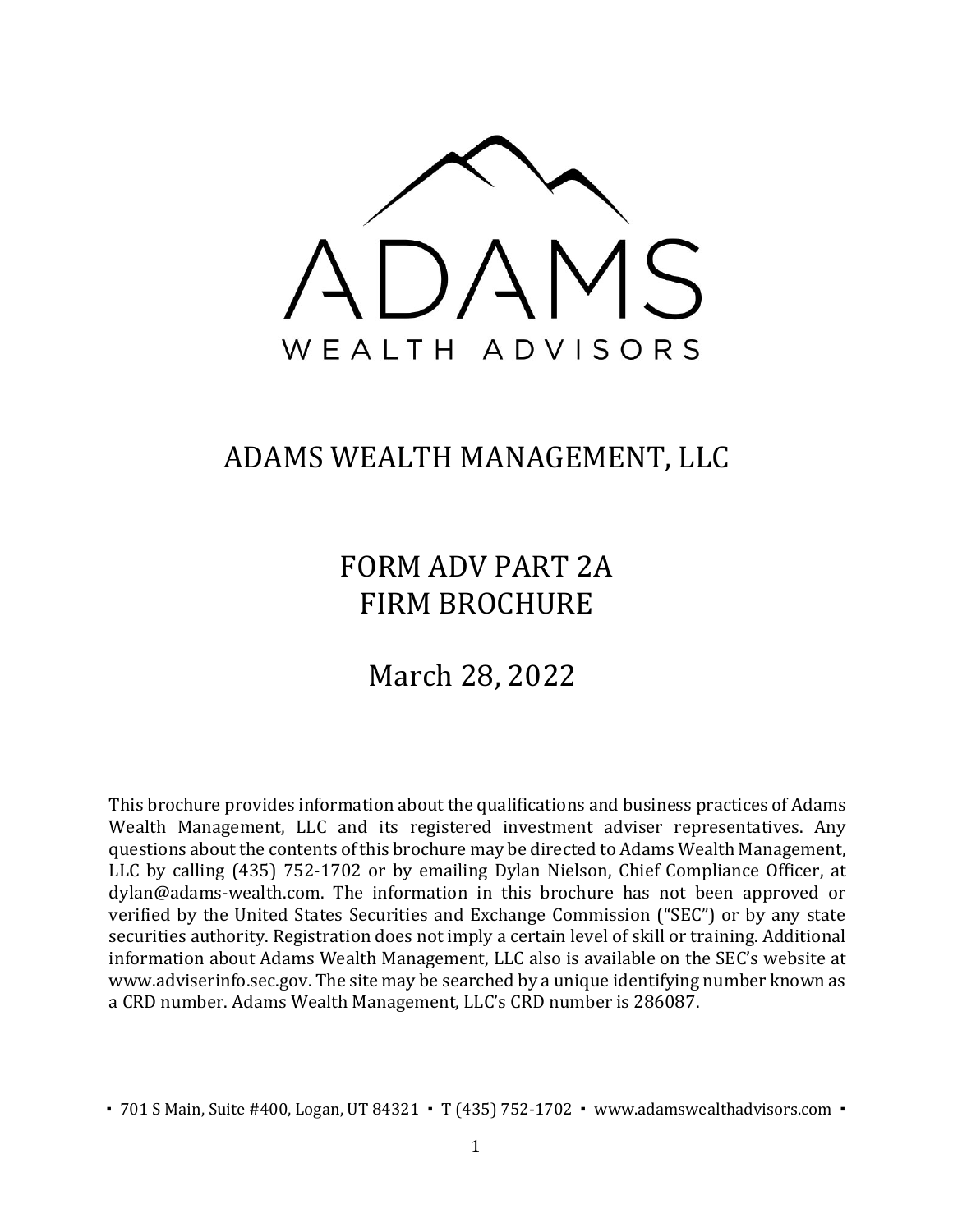## <span id="page-1-0"></span>**ITEM 2 MATERIAL CHANGES**

This version of Part 2A of Form ADV ("Firm Brochure"), dated March 28, 2022, is our other than annual update brochure document. It contains information about our business practices as well as a description of potential conflicts of interest relating to our advisory business that could affect a client's account with us. We are providing this material in accordance with Rule 204-3 of the Investment Advisers Act of 1940, which requires a registered investment adviser to provide a written disclosure statement upon entering an advisory relationship.

#### **Full Brochure Available**

We will provide a latest version of the Firm Brochure as necessary when updates or new information are added, at any time, without charge. To request a complete copy of our Firm Brochure, contact [us by telephone at \(435](mailto:dylan@adams-wealth.com)) 752-1702 or by email to Dylan Nielson, Chief Compliance Officer, at [dylan@adams-wealth.com.](mailto:dylan@adams-wealth.com)

We may, at any time, update this brochure. We expect to update this brochure no less than annually.

- Updated Item 4 Advisory Business Types of Advisory Services and Assets Under Management
- Updated Item 5 Fees and Compensation Description of Services, Other Fees and Payments, Refund and Termination Policy, Other Compensation
- Updated Item 7 Types of Clients Changed the minimum to \$500,000
- Updated Item 8 Methods of Analysis, Investment Strategies, and Risk of Loss Risk of Loss
- Updated Item 10 Other Financial Industry Activities and Affiliations
- Updated Item 11 Code of Ethics, Participation or Interest in Client Transactions and Personal **Trading**
- Updated Item 12 Brokerage Practices Research and Other Soft Dollar Benefits
- Updated Item 13 Review of Accounts
- Updated Item 14 Client Referrals and Other Compensation
- Updated Item 15 Custody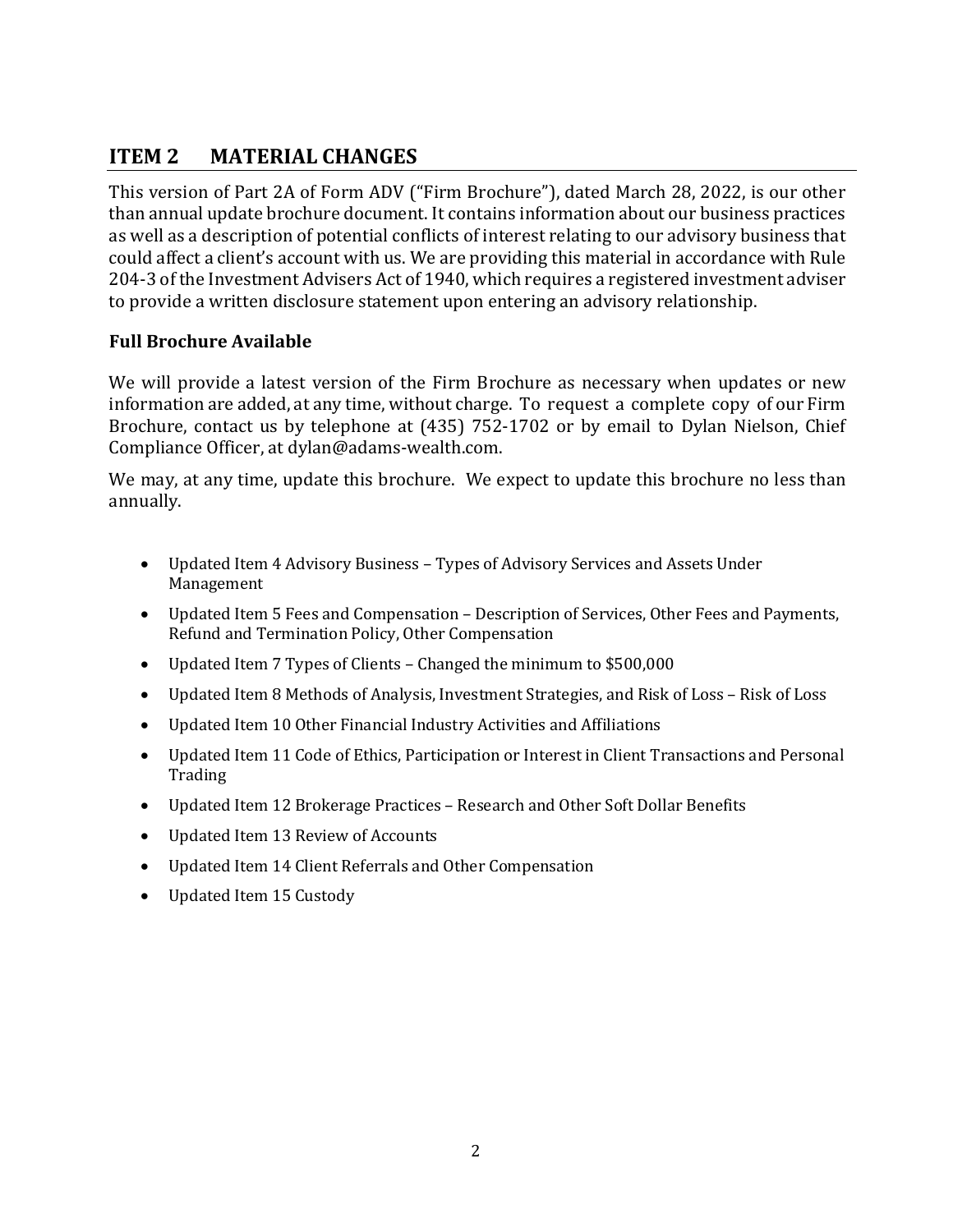#### **TABLE OF CONTENTS ITEM 3**

| <b>ITEM2</b>       |              |                                                                      |  |  |
|--------------------|--------------|----------------------------------------------------------------------|--|--|
| <b>ITEM4</b>       |              |                                                                      |  |  |
|                    | A.           |                                                                      |  |  |
|                    | B.           |                                                                      |  |  |
|                    | $\mathsf{C}$ |                                                                      |  |  |
|                    | D.           |                                                                      |  |  |
|                    | E.           |                                                                      |  |  |
| ITEM <sub>5</sub>  |              |                                                                      |  |  |
|                    | A.           |                                                                      |  |  |
|                    | B.           |                                                                      |  |  |
|                    | C.           |                                                                      |  |  |
|                    | D.           |                                                                      |  |  |
| ITEM 6             |              |                                                                      |  |  |
|                    | A.           |                                                                      |  |  |
|                    | B.           |                                                                      |  |  |
| <b>ITEM7</b>       |              |                                                                      |  |  |
| <b>ITEM8</b>       |              | METHODS OF ANALYSIS, INVESTMENT STRATEGIES AND RISK OF LOSS  13      |  |  |
|                    | A.           |                                                                      |  |  |
|                    | <b>B.</b>    |                                                                      |  |  |
|                    | C.           |                                                                      |  |  |
|                    | D.           |                                                                      |  |  |
| ITEM <sub>9</sub>  |              |                                                                      |  |  |
| <b>ITEM 10</b>     |              |                                                                      |  |  |
|                    | A.           |                                                                      |  |  |
|                    | B.           |                                                                      |  |  |
|                    | C.           |                                                                      |  |  |
|                    | D.           |                                                                      |  |  |
| ITEM <sub>11</sub> |              | CODE OF ETHICS, PARTICIPATION OR INTEREST IN CLIENT TRANSACTIONS AND |  |  |
|                    | A.           |                                                                      |  |  |
|                    | B.           |                                                                      |  |  |
|                    | C.           |                                                                      |  |  |
|                    |              |                                                                      |  |  |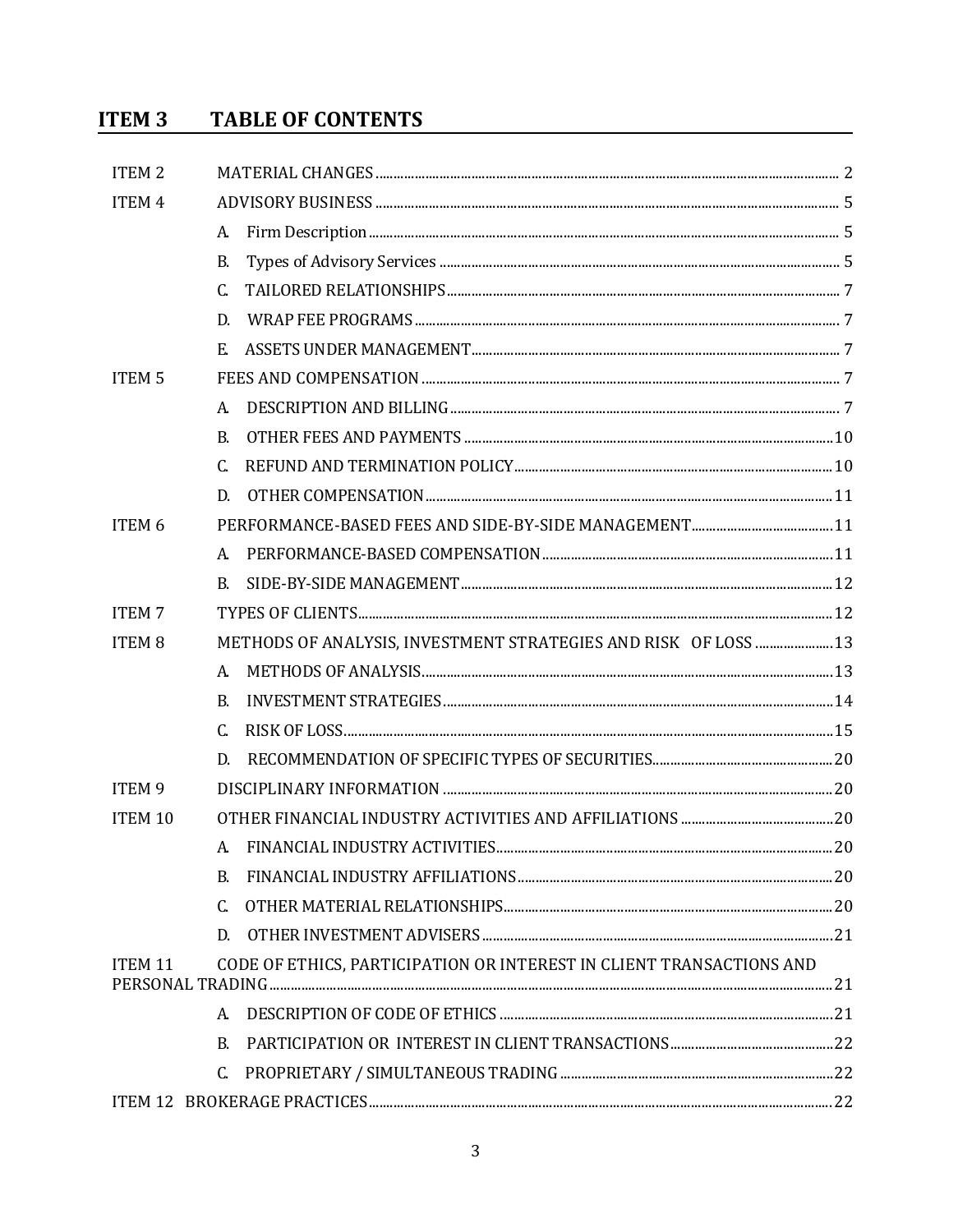|                    | A.           |  |
|--------------------|--------------|--|
|                    | B.           |  |
|                    | D.           |  |
|                    | E.           |  |
|                    | F.           |  |
|                    | G.           |  |
| ITEM <sub>13</sub> |              |  |
|                    | A.           |  |
|                    | B.           |  |
|                    | C.           |  |
|                    | D.           |  |
| ITEM 14            |              |  |
|                    | $\mathsf{A}$ |  |
|                    | B.           |  |
| ITEM 15            |              |  |
|                    | $A_{-}$      |  |
|                    | B.           |  |
| ITEM 16            |              |  |
|                    |              |  |
| <b>ITEM 18</b>     |              |  |
|                    | A.           |  |
|                    | B.           |  |
|                    | C.           |  |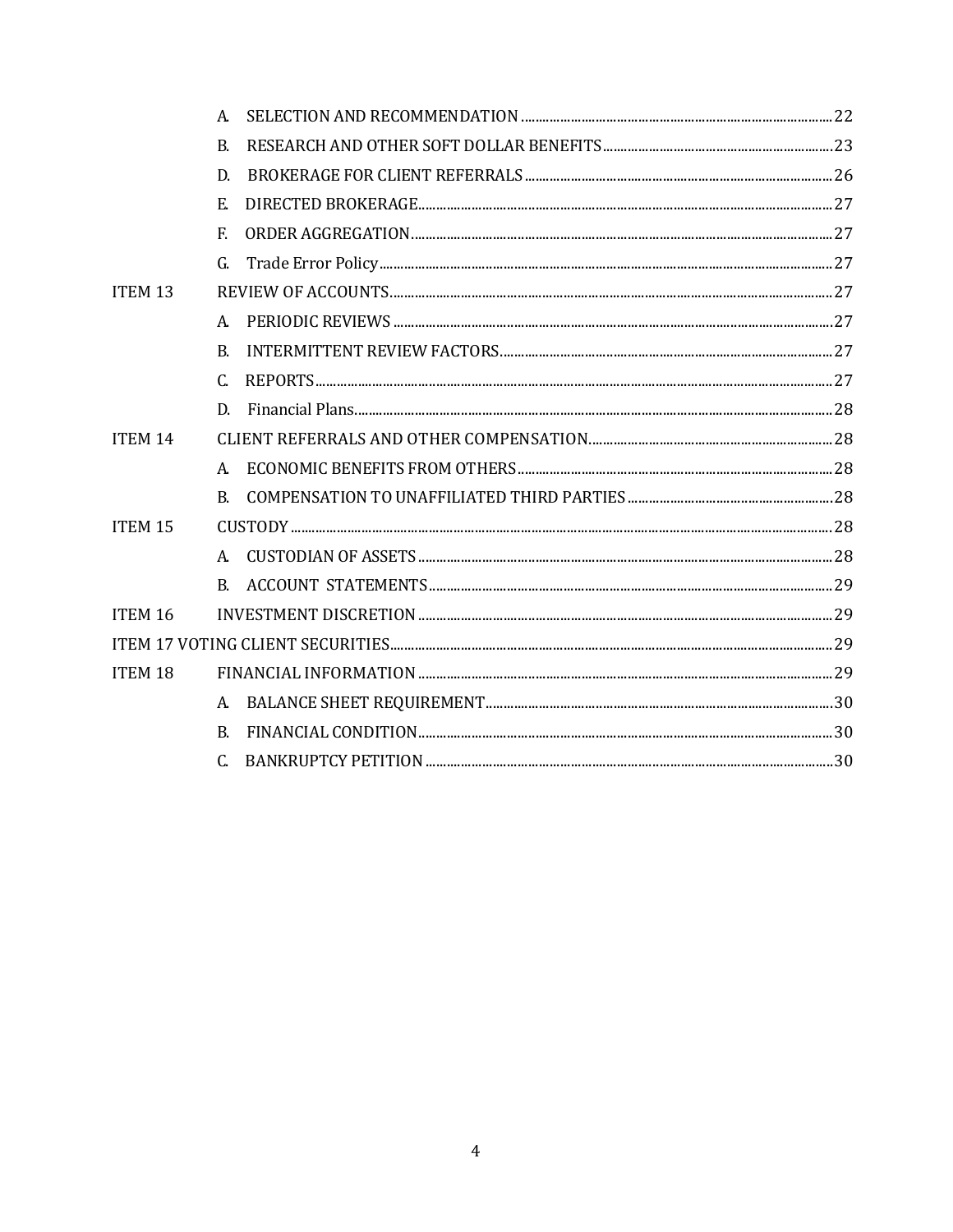### <span id="page-4-0"></span>**ITEM 4 ADVISORY BUSINESS**

### <span id="page-4-1"></span>**A. Firm Description**

Adams Wealth Management, LLC ("AWM" or the "Firm") is organized as a Delaware limited liability company that was founded in November 2016.

Principal Owner: The owner of AWM is S. Craig Adams. The Chief Compliance Officer is Dylan Nielson. Mr. Adams also serves as an investment adviser representative of AWM.

#### <span id="page-4-2"></span>**B. Types of Advisory Services**

#### **Investment Advisory Services**

AWM offers a large variety of services, including portfolio management and financial planning for individuals and high net worth individuals, investment analysis, advisory and subadvisory services for pooled investment vehicles. AWM specializes in quantitative, fundamental, technical, and economic analysis to determine what investments are in or out of favor for AWM's investment models. AWM assesses clients' current holdings and make sure they are aligned with their short- and long-term goals. Accordingly, AWM is authorized to perform various functions without further approval from the client, such as the determination of securities to be purchased or to be sold without permission from the client prior to each transaction. Prior to engaging AWM to provide any of the investment advisory or subadvisory services, AWM requires a written financial service agreement ("FSA") signed by the client prior to the engagement of services. The FSA outlines the services and fees the clients will incur pursuant to the FSA with AWM.

AWM's asset management services are designed to offer portfolio construction and ongoing management of accounts with defined investment strategies to meet the client's personal investment goals and objectives. AWM evaluates the current investments of each client with respect to risk tolerance levels and time horizon. Clients may also impose restrictions on investing in certain securities or certain types of securities.. AWM is responsible for providing ongoing re-balancing and continuous monitoring of our clients' securities holdings.

AWM generally limits its money management to equities, bonds, options, fixed income and debt securities, ETFs, structured notes, alternative investments, private placements, and open and closed end mutual funds. AWM may use other securities as well to help diversify a portfolio when applicable. AWM may concentrate portfolios in what we deem to be the most appropriate places to allocate money into. This is based on our strategies, indicators, and proprietary analysis.

### **Employer Sponsored Retirement Plan Advisory Services**

AWM offers employer sponsored retirement plan advisory services acting as a 3(38) or 3(21) investment fiduciary. This service includes working with the plan sponsor to make recommendations of co-fiduciaries such as TPAs and recordkeepers. This service may also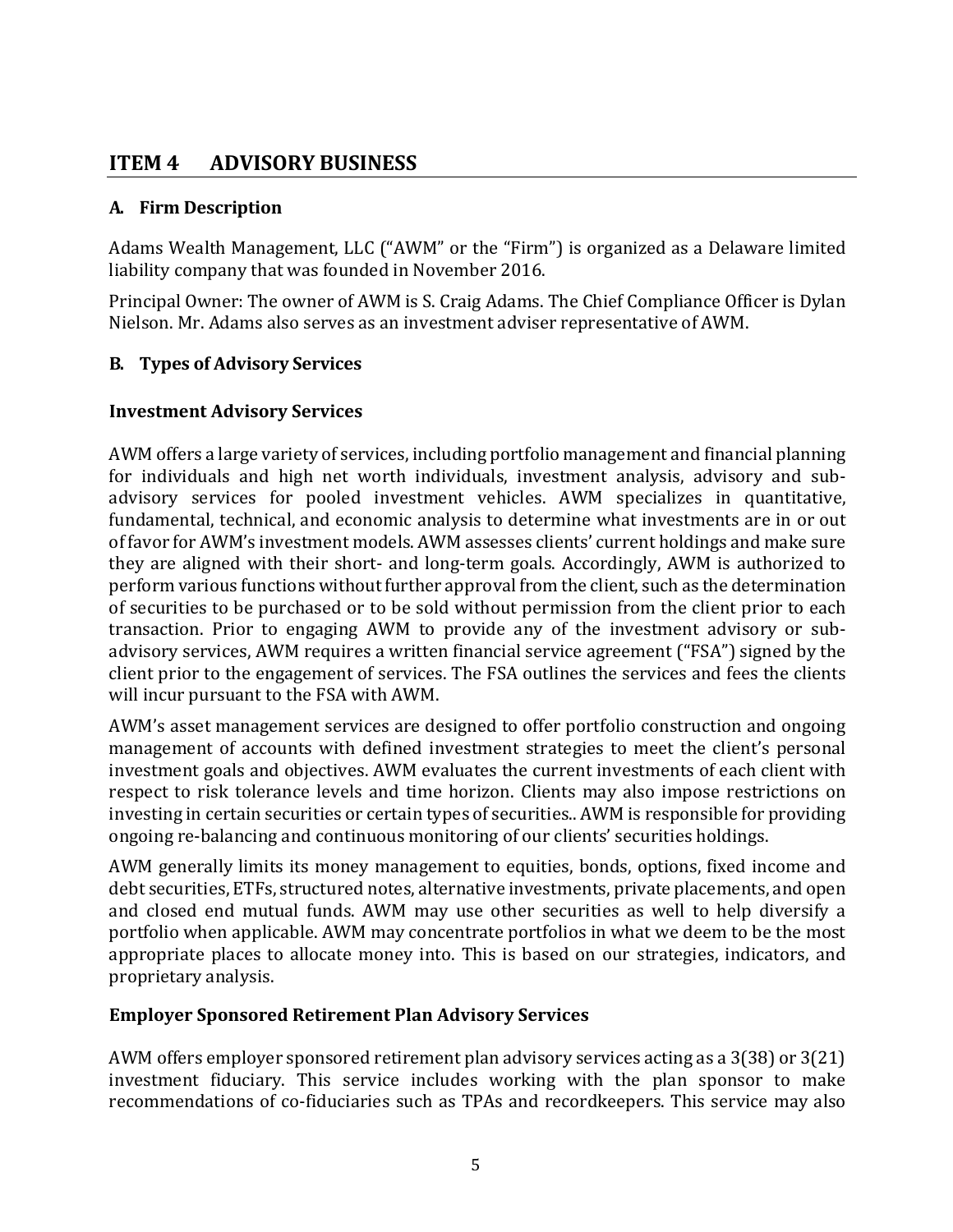include working with the plan sponsor to draft an investment policy statement, asset allocation, and providing ongoing education to plan participants. AWM requires a 3(38) or 3(21) investment advisory agreement to be signed prior to engagement of services.

Because there is an economic incentive to encourage clients to rollover Employer Plan assets to an IRA managed by AWM this creates a material conflict of interest. You are under no obligation to rollover Employer Plan assets to an IRA managed by AWM. AWM is guided by fiduciary principles in the management of conflicts of interest. AWM is expected to and does always act in the best interests of its clients.

### **Sub Adviser Services**

AWM acts as a sub adviser to advisers unaffiliated with AWM. These third-party advisers would outsource portfolio management services to AWM. These relationships will be memorialized in each contract between AWM and the third-party advisor.

#### **Managing Member**

AWM is the Managing Member for AIM Ventura Capital Fund ("VC"), AIM Ventura Co-Invest I ("VCI"), AIM Ventura Co-Invest II ("VCII"), AIM Real Asset Opportunities Fund ("RA"), and AIM Defined Investment Fund ("DI"). AWM may allocate a portion of client's funds to VC, VCI, VCII, RA, or DI at the client's request if it is a suitable investment for the client and the client qualifies as a "Qualified Client" as defined by the SEC. Because AWM is the managing partner for VC, VCI, VCII, RA, and DI there is a material conflict of interest. However, AWM is guided by fiduciary principles in the management of conflicts of interest. AWM is expected to and does always act in the best interests of its clients.

### **Financial Planning**

Adams Wealth Management provides comprehensive personal financial planning research and solutions for clients. Upon requesting a financial plan, a client may select for a fully comprehensive plan or selective solutions, covering retirement, retirement distribution, social security maximization, savings plans, risk and investment allocation, insurance, tax planning, debt management, and business succession. Fees may be charged at a flat rate, hourly rate, or a base fee with hourly additions.

Plans are built through a series of meetings with the client discussing visions and values. A satisfaction guarantee will refund the client their entire planning fee if they are not entirely satisfied upon plan deliverance. Prior to engaging AWM to provide a financial plan, AWM requires a written financial planning agreement ("FPA") signed by the client prior to the engagement of services. The FPA outlines the services and fees the clients will incur pursuant to the FPA with AWM.

### **Business Succession Planning**

Transfer of ownership of a business can be a very emotional, complex, and confusing process. For this reason, AWM offers clients a business succession plan where it will assist clients with tax strategies, investment allocations, and other services. For non-advisory services AWM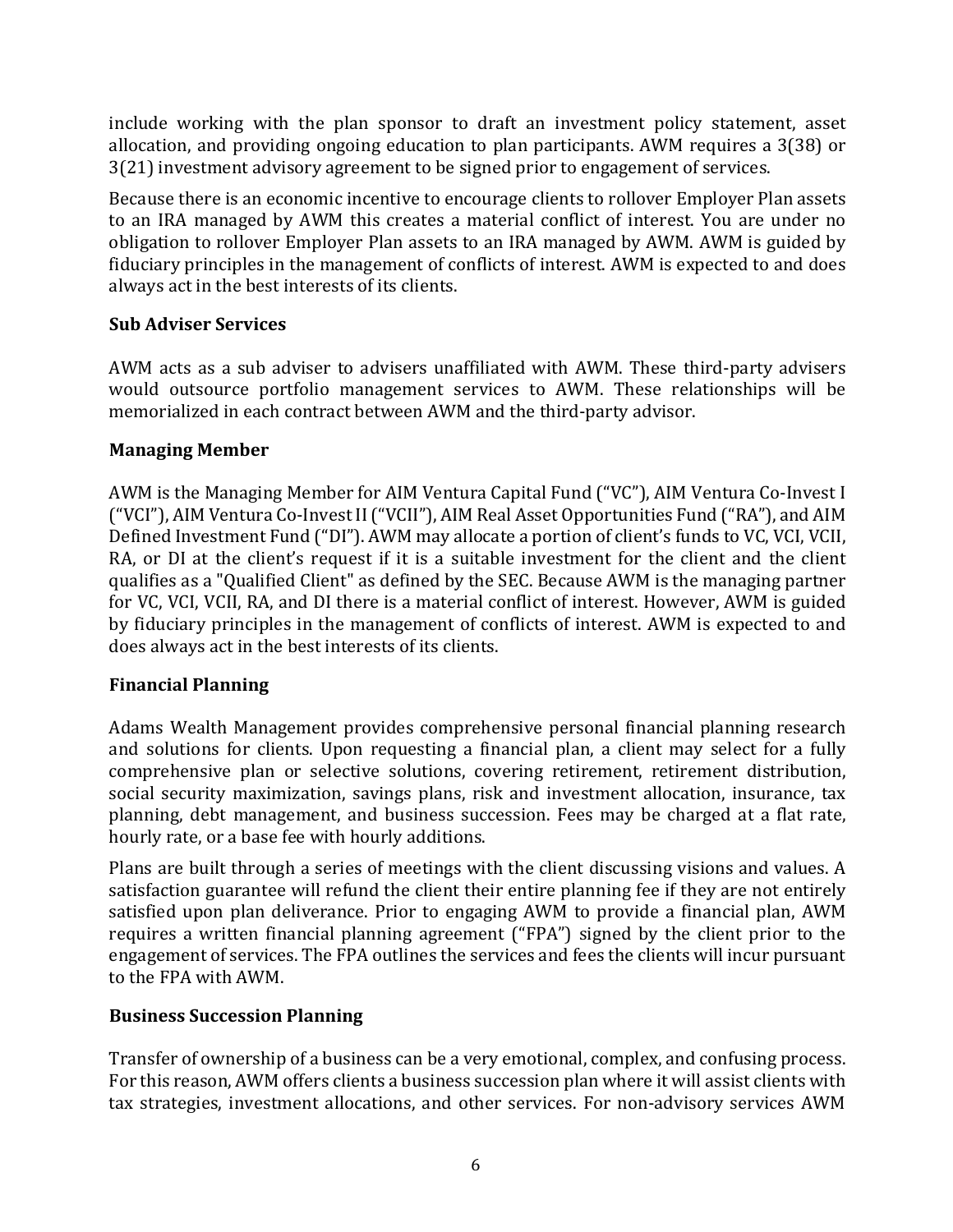may refer clients to lawyers, accountants, and other industry professionals.

Prior to engaging AWM to provide a business succession plan, AWM requires a written business succession planning agreement ("BSPA") signed by the client prior to the engagement of services. The BSPA outlines the services and fees the clients will incur pursuant to the BSPA with AWM.

### <span id="page-6-0"></span>**C. TAILORED RELATIONSHIPS**

AWM offers the same suite of services to all its clients. The management services and recommendations offered by AWM are based on the individual needs of our clients and may be tailored to meet their specific requirements.

Clients may impose restrictions in investing in certain securities or types of securities in accordance with their values or beliefs.

### <span id="page-6-1"></span>**D. WRAP FEE PROGRAMS**

Wrap Fee Programs are arrangements between broker-dealers, investment advisers, banks and other financial institutions and affiliated and unaffiliated investment advisers through which the clients of such firms receive discretionary investment advisory, execution, clearing and custodial services in a "bundled" form. In exchange for these "bundled" services, the clients pay an all-inclusive (or "wrap") fee determined as a percentage of the assets held in the wrap account. AWM is the sponsor of a Wrap Fee Program. Fees for this program can be found in the Wrap Program brochure. There are no differences between how we manage "wrap" accounts and non "wrap" accounts that we manage.

### <span id="page-6-2"></span>**E. ASSETS UNDER MANAGEMENT**

As of December 31, 2021 AWM had \$473,261,221 of Assets Under Management on a discretionary basis.

## <span id="page-6-3"></span>**ITEM 5 FEES AND COMPENSATION**

### <span id="page-6-4"></span>**A. DESCRIPTION AND BILLING**

*Lower fees for comparable services may be available from other sources.* Clients have the option to purchase investment products that AWM recommends through other brokers or agents.

### **Investment Advisory Services – Non-Performance Based Models**

AWM will charge clients, individuals and institutions, an investment management fee for its investment advisory and sub-advisory services. The investment management fee is an annual fee based on a percentage of the market value of the client's account(s). This fee is billed quarterly in advance based on the closing value of last business day of the prior quarter multiplied by one-fourth of the annual percentage, (i.e.  $2.5\%/4 = .625\%$ ). AWM will deduct the fee directly from the client's account. Clients may select which account to deduct advisory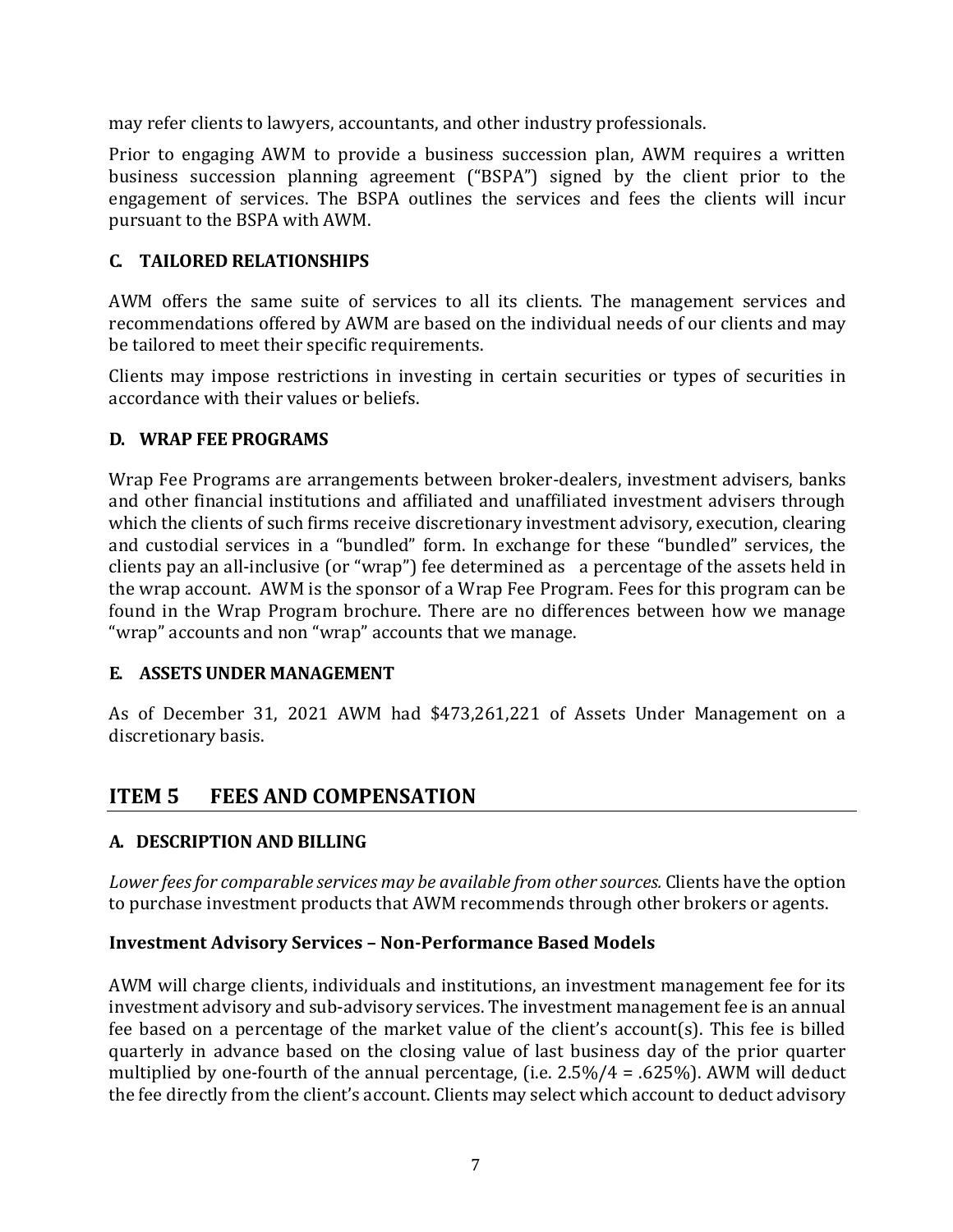fees from if they provide written instruction to AWM.

AWM may charge private clients a management fee of 2.5% per annum. The initial quarterly payment will be due at the time assets are allocated to the account and will be pro rata for the time remaining in the quarter based on the amount of such assets. If clients make any additions to their account, they will be billed using the same methodology described above. Any withdrawals from client accounts **will not** be refunded pro rata. Both additions and withdrawals involve work by AWM to adjust client's portfolio allocation.

The investment management fee charged is subject to negotiation with each client based on the client's characteristics and may differ from client to client. The FSA is valid for terms of one year with automatic one-year renewals. An increase in fees will require a new FSA to be signed by both parties. AWM may decrease a client's fee by notifying the client and adding an exhibit to the original FSA.

### **Investment Advisory Services – Performance Based Models – Fairway Strategy**

AWM will charge clients, individuals and institutions, an investment management fee for its investment advisory and sub-advisory services. The investment management fee is an annual fee based on a percentage of the value of the client's assets under management, including all cash and other assets in the account (valued at liquidation value).

AWM may charge private clients a management fee of 2.5% per annum, depending upon the services provided. This fee will be collected monthly in arrears based on the ending day balance of each month based on the fair market value of the assets in the Account. All fees are open to negotiation on a client-by-client basis.

The investment management fee charged is subject to negotiation with each client based on the client's characteristics and may differ from client to client. The FSA is valid for terms of one year with automatic one-year renewals. Any changes, such as an increase or decrease to the investment management fee, may be made to the FSA in writing upon agreement of the parties.

Qualified Clients, as defined in SEC Rule 205-3 (17 Code of Federal Regulations §275.205-3), who are invested in the Fairway Strategy will pay a performance fee of 20% based on capital appreciation. The performance fee is in addition to the annual management fee. If the client's portfolio rises in value, the client will pay 20.00% on that increase in value, but if the portfolio drops in value, the client will not incur a new performance fee until the portfolio reaches the last highest value which is generally known as a "high water mark." The high water mark will be the highest value of the client's account on the last day of any previous quarter, after accounting for the client's deposits or withdrawals for each billing period. The performance fee will be billed in arrears on a quarterly basis. AWM may receive increased compensation with regard to unrealized appreciation as well as realized gains in the client's account. The performance fee is open to negotiation on a client-by-client basis. The performance fee a client pays will be listed on the financial service agreement.

For accounts employing margin transactions, clients will effectively pay higher fees for securities purchased on margin because fess are charged based upon the value of securities purchased on margin; this practice creates an incentive for AWM to engage in margin trading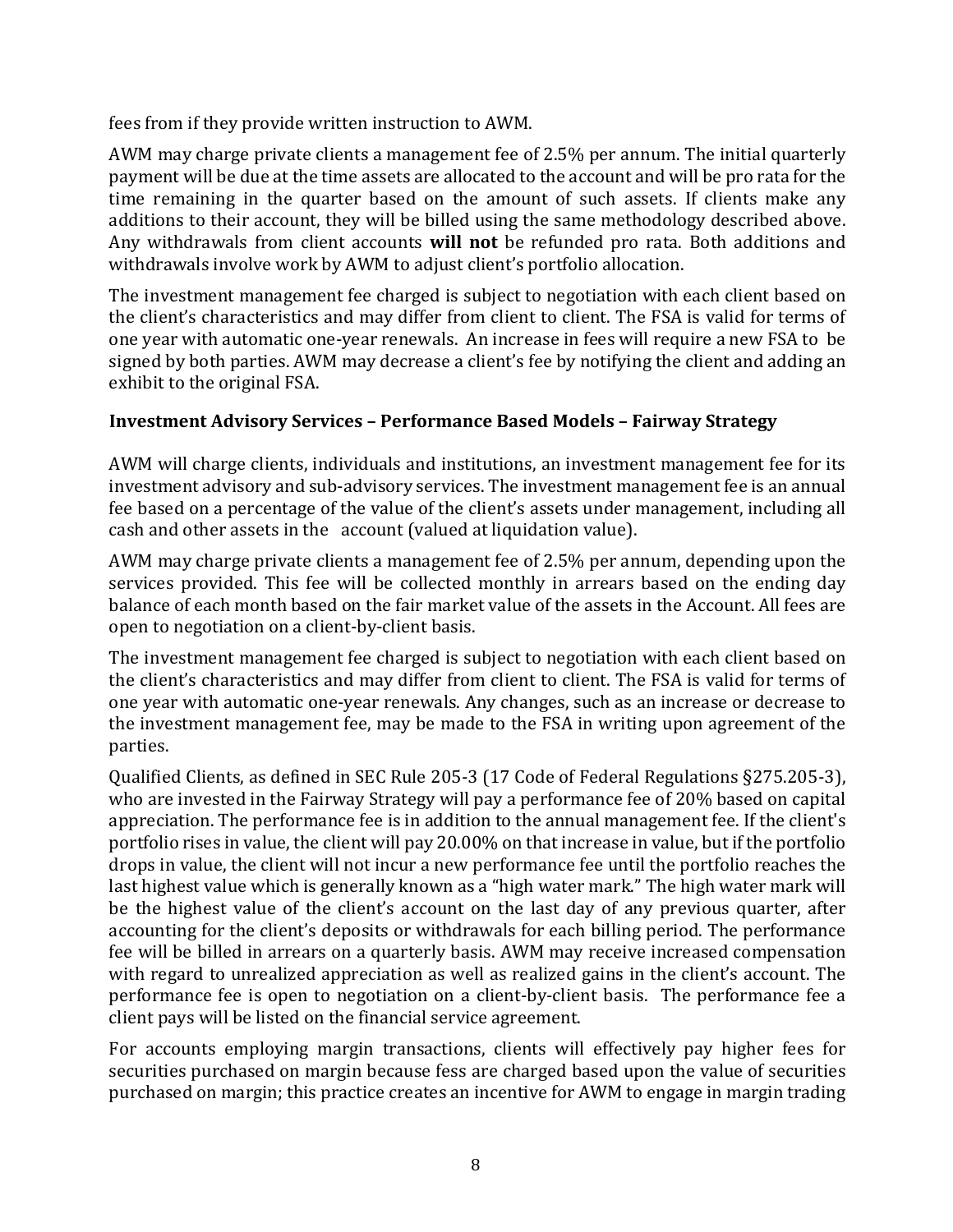in light of these higher fees.

Any management fees due to AWM shall be deducted by AWM directly from the client's account and will be paid to AWM from the amount on deposit in the client account. The client will provide written authorization permitting the fees to be paid directly from the account. Both AWM's advisory agreement and the custodial/ clearing agreement may authorize the custodian to debit the account for AWM's management fees and to directly remit that fee to AWM in compliance with regulatory procedures. In the limited event that AWM bills the client directly, payment in full is expected upon invoice presentation. AWM reserves the right to negotiate, waive or reduce fees at its discretion.

### **Employer Sponsored Retirement Plan Advisory Services**

AWM will charge clients for its 3(38) or 3(21) services. This fee is an annual fee based on a percentage of the market value of the client's account(s). This fee is billed quarterly in advance based on the closing value of last business day of the prior quarter multiplied by one-fourth of the annual percentage, (i.e.  $2.0\%/4 = .50\%)$ ). The fee will be deducted from the plan assets. AWM will rely on the plan's recordkeeper to perform the asset calculation and process the billing.

AWM may charge clients a fee of 2.0% per annum. The initial quarterly payment will be due at the time assets are allocated to the account and will be pro rata for the time remaining in the quarter based on the amount of such assets. If clients make any additions to their account, they will be billed using the same methodology described above. Any withdrawals from client accounts **will not** be refunded pro rata. Both additions and withdrawals involve work by AWM to adjust client's portfolio allocation.

This fee is subject to negotiation with each plan client based on the plan's characteristics and may differ from client to client. The investment advisory agreement is valid for terms of one year with automatic one-year renewals. Any changes, such as an increase or decrease to the investment management fee, may be made to the investment advisory agreement in writing upon agreement of the parties.

### **Sub Adviser Services**

AWM receives between .40% - 1% per annum, depending upon the services provided. This fee will be collected quarterly in advance based on the ending day balance of each calendar quarter based on the fair market value of the assets in the Account. The fee is an annual fee based on a percentage of the market value of the client's account(s). This fee is billed quarterly in advance based on the closing value of last business day of the prior quarter multiplied by one-fourth of the annual percentage, (i.e. 1.0%/4 = .25%). AWM will deduct the fee directly from the client's account.

The initial quarterly payment will be due at the time assets are allocated to the account and will be pro rata for the time remaining in the quarter based on the amount of such assets. If clients make any additions to their account, they will be billed using the same methodology described above. Any withdrawals from client accounts **will not** be refunded pro rata. Both additions and withdrawals involve work by AWM to adjust client's portfolio allocation.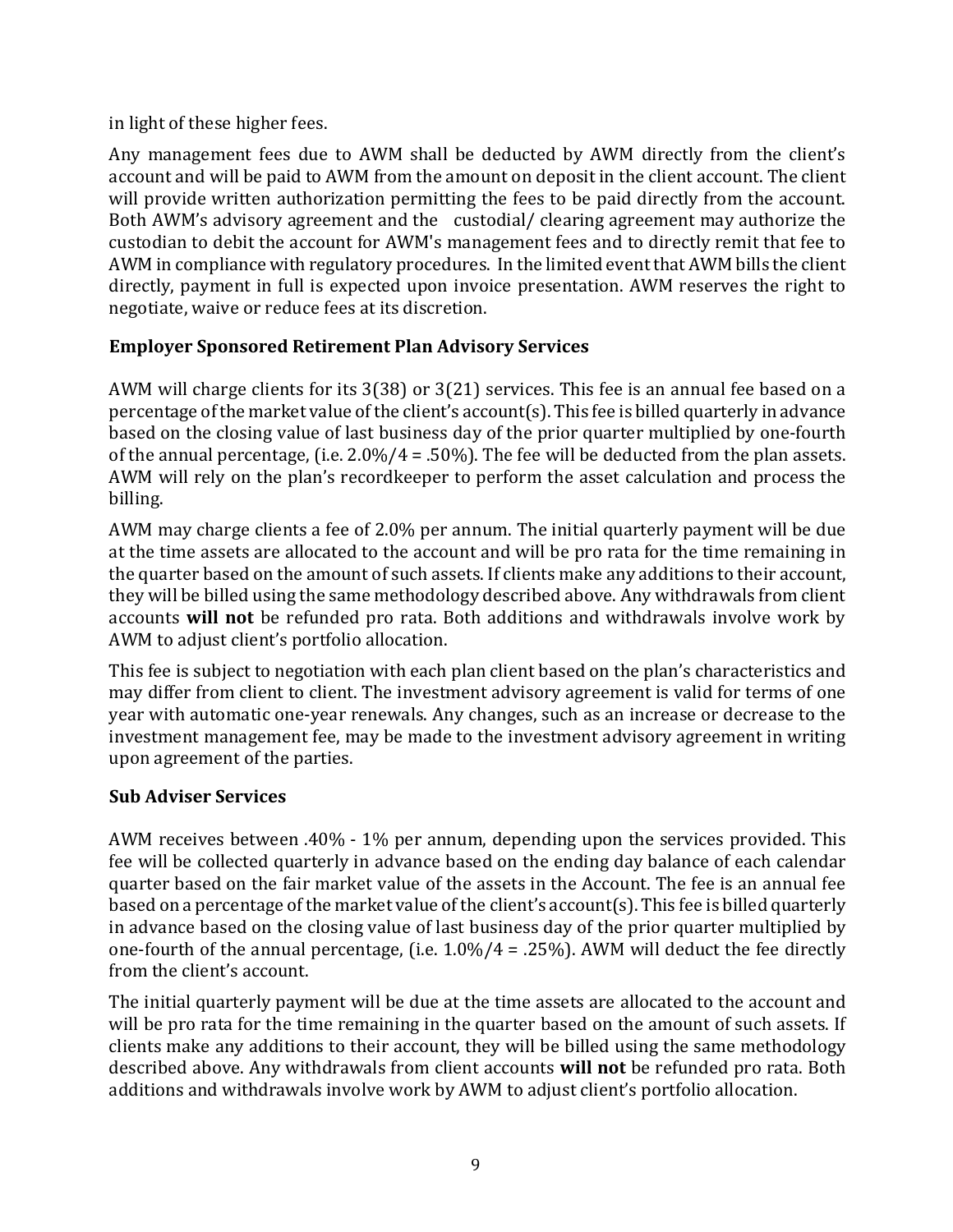#### **Financial Planning Fees**

Clients may terminate the agreement without penalty, for full refund of AWM's fees, within five business days of signing the Financial Planning Agreement. Thereafter, clients may terminate the Financial Planning Agreement with upon written notice.

The rate for a compressive client financial plan is between \$2,500 and \$10,000. The fees are negotiable, and the final fee schedule will be stated in part 1.B of the Financial Planning Agreement. Clients who do not wish to pay for a fully comprehensive plan may pay for select pieces of a Financial Plan. Some of these select pieces include but are not limited to: Retirement Distribution Plan, Social Security Maximization, Savings Plan, Investment Allocation Review, Insurance Policy Review, Roth Conversion Analysis, Tax Minimization Strategizes, Education Planning, and Debt Management (Pay off). The fees are negotiable, and the final fee schedule will be stated in part 1.B of the Financial Planning Agreement. If a client is not fully satisfied upon completion of their Financial Plan they will be granted a full refund.

#### **Business Succession Planning**

Because of the complexity and length of business succession plans AWM will charge clients a monthly retainer. But the monthly retainer is negotiable on a client-by-client basis. This monthly retainer will include all of AWM's out of pocket expenses. This may include legal fees, accounting fees, etc. Clients will be given a bill at the end of each month which they can pay via cash, check, credit card, or from their investment accounts. The total estimated fee for a business succession plan is \$200,000.

#### <span id="page-9-0"></span>**B. OTHER FEES AND PAYMENTS**

There may be additional fees or charges that result from the maintenance of or trading within a client's account. These are fees that are imposed by third parties in connection with investments made through a client's account, including but not limited to: Exchange/SEC fees, no-load mutual fund 12(b)-1 distribution fees, certain deferred sales charges on previously purchased mutual funds, margin interest, brokerage and execution fees, and IRA and Qualified Retirement Plan fees. Clients will incur brokerage and other transaction costs. For more information on this please see Item 12 – Brokerage Practices.

### <span id="page-9-1"></span>**C. REFUND AND TERMINATION POLICY**

#### **Investment Advisory Services – Non-Performance Based Models**

If a client terminates their account, the management fee for any partial period shall be prorated based on the days and any unearned amount shall be refunded to the client as of the effective date of the termination.

#### **Investment Advisory Services – Performance Based Models – Fairway Strategy**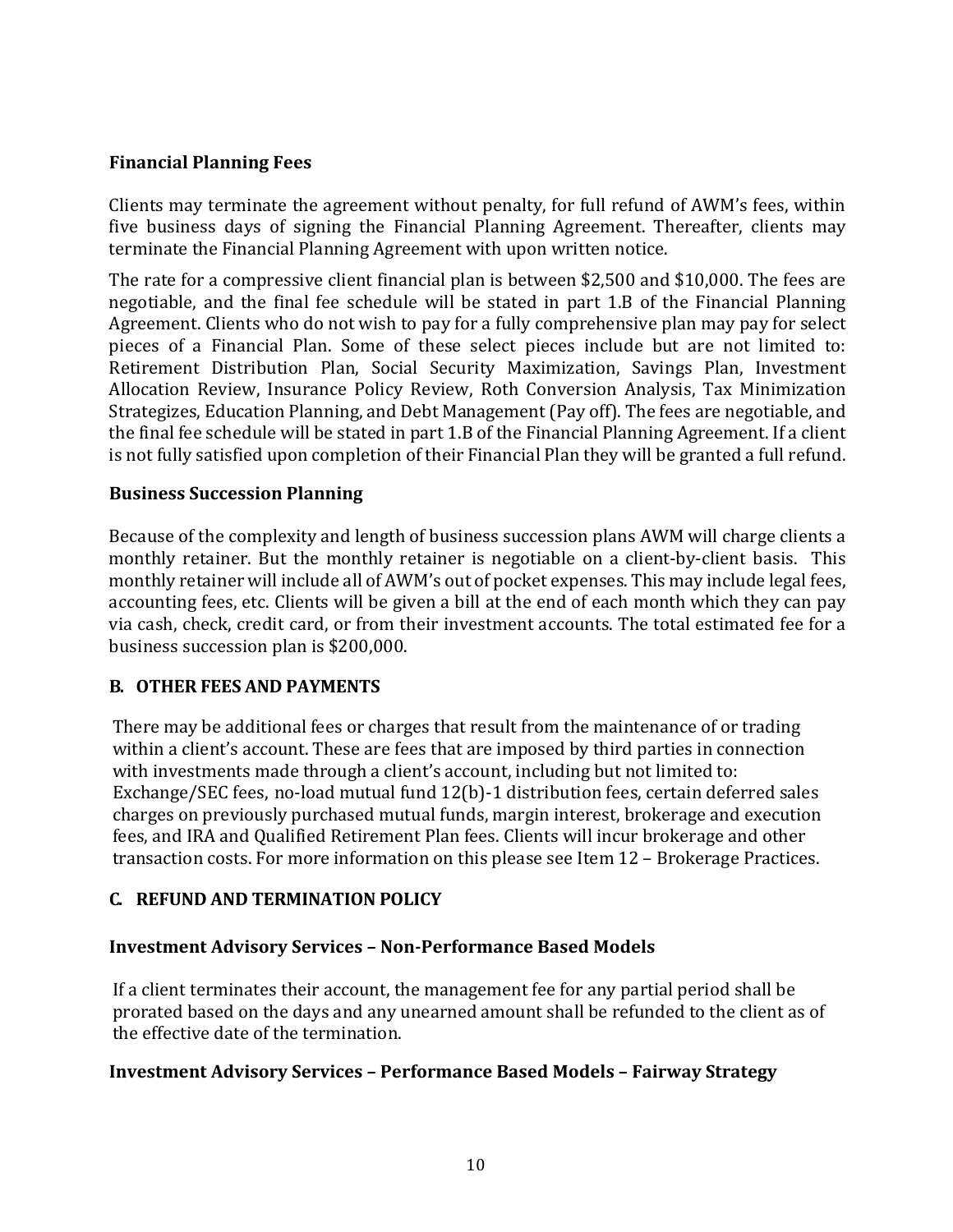If a client terminates their account, the management fee and performance fee shall be prorated and billed to the client up to and including the day of termination.

### **Employer Sponsored Retirement Plan Advisory Services**

If a client terminates their account, the management fee for any partial period shall be prorated based on the days and any unearned amount shall be refunded to the client as of the effective date of the termination.

### **Sub Adviser Services**

If a client terminates their account, the management fee for any partial period shall be prorated based on the days and any unearned amount shall be refunded to the client as of the effective date of the termination.

### **Financial Planning Fees**

If a client is not fully satisfied upon completion of their Financial Plan they will be granted a full refund.

### **Business Succession Planning**

If a client wants to terminate their plan before completion the client will be billed pro rata based on the service that have been completed.

### <span id="page-10-0"></span>**D. OTHER COMPENSATION**

Neither AWM nor do its supervised persons accept any compensation for the sale of securities or other investment products, including asset-based sales charges or services fees from the sale of mutual funds.

## <span id="page-10-1"></span>**ITEM 6 PERFORMANCE-BASED FEES AND SIDE-BY-SIDE MANAGEMENT**

### <span id="page-10-2"></span>**A. PERFORMANCE-BASED COMPENSATION**

Performance-based fees are based on a share of the capital gains or capital appreciation of the assets of a client. **Performance based compensation may create an incentive for the adviser to recommend an investment that may carry more risk to the client.** AWM may receive performance fees from AIM Ventura Capital Fund, AIM Ventura Co-Invest I, AIM Ventura Co-Invest II, AIM Real Asset Opportunities Fund, and AIM Defined Investment Fund. AWM may receive performance fees from its Fairway Strategy, an alternative investment strategy. Performance based fees are only for Qualified Clients, a Qualified Client is;

(i) a natural person who, or a company that, immediately after entering into the contract has at least \$1,100,000 under the management of the investment adviser;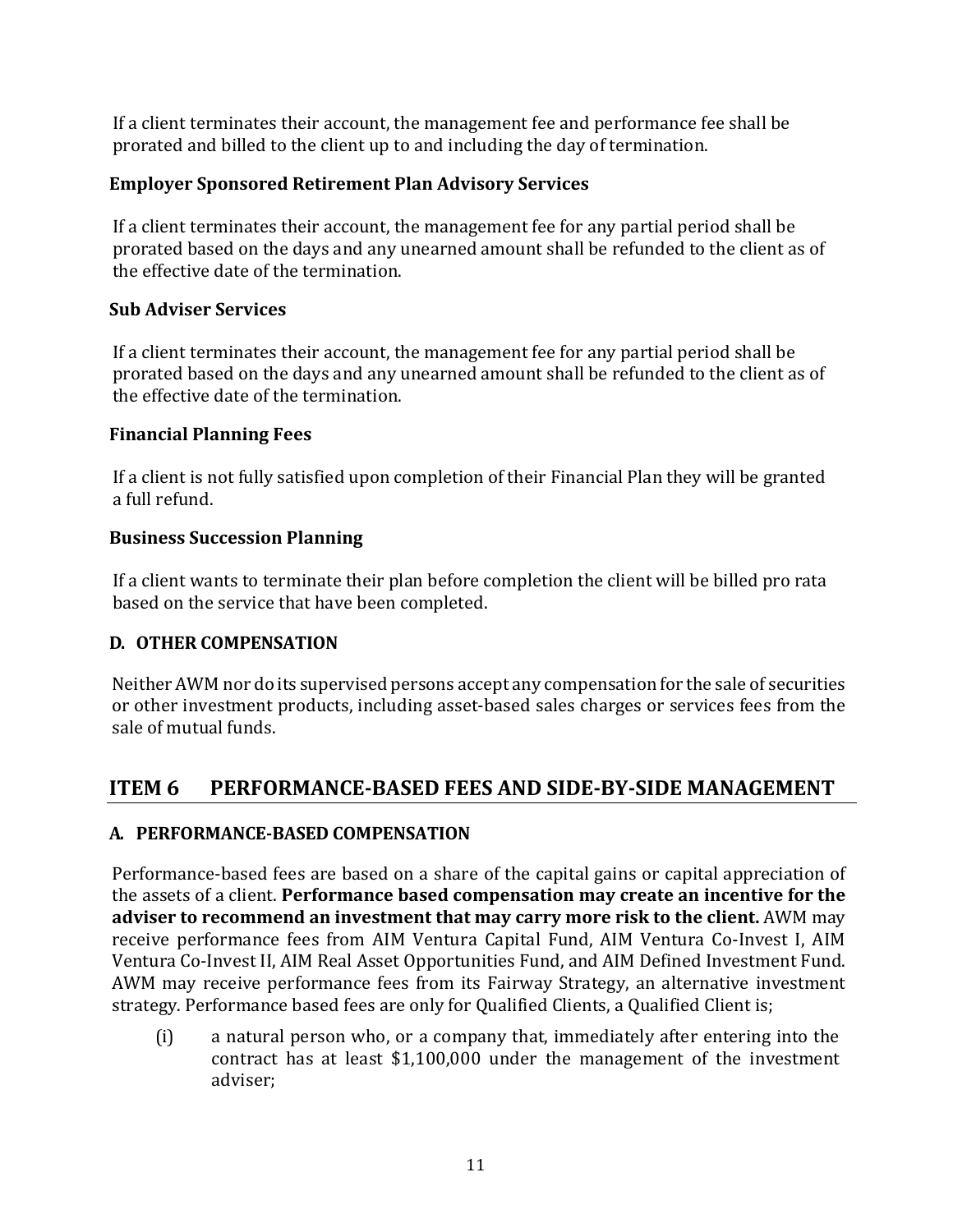- (ii) a natural person who, or a company that, the investment adviser entering in the contract (and any person acting on his behalf) reasonably believes, immediately prior to entering into the contract either
	- a. has a net worth (together, in the case of a natural person, with assets jointly held with a spouse) of more than \$2,200,000;
	- b. Is a qualified purchaser as defined by the Investment Act of 1940or
- (iii) a natural person who immediately prior to entering into the Agreementis
	- a. an executive officer, director, trustee, general partner, or person serving in a similar capacity, of the investment adviser; or

an employee of the investment adviser (other than an employee performing solely clerical, secretarial or administrative functions with regard to the investment adviser) who, in connection with his or her regular functions or duties, participates in the investment activities of such investment adviser, provided that such employee has been performing such functions and duties for or on behalf of the investment adviser, or substantially similar functions or duties for or on behalf of another company for at least 12 months.

### <span id="page-11-0"></span>**B. SIDE-BY-SIDE MANAGEMENT**

"Side-by-Side Management" refers to a situation in which the same adviser manages accounts that are billed based only on a percentage of assets under management and at the same time manages other accounts for which fees are performance-based.

AWM's investment adviser representatives manage accounts that provide for a performance allocation alongside accounts that do not. Accounts that pay performance-based fees reward the adviser based on the performance in those accounts. As a result, performance- based fee arrangements likely provide a heightened incentive for the adviser to make investments that present a greater potential for return but also a greater risk of loss and that may be more speculative that if only asset-based fees were applied. On the other hand, an adviser will likely have an interest in engaging in relatively safe investments when managing accounts that pay a fee based on a percentage of assets under management.

AWM is guided by fiduciary principles in the management of conflicts of interest. AWM is expected to and does always act in the best interests of its clients. As noted above, certain clients and clients of our affiliates will pay us or our affiliates performance-based fees or investment profit allocations in the form of a performance allocation or carried interest. **Such performance-based fees and investment profit allocations may create potential conflicts of interest because AWM and its affiliates manage clients and affiliate clients with such fee arrangements side by-side with clients and affiliate clients that we charge a fixed fee based on assets under management.**

### <span id="page-11-1"></span>**ITEM 7 TYPES OF CLIENTS**

AWM generally provides investment advisory services to individuals and high net worth individuals, and advisory and sub-advisory services to other investment advisers and pooled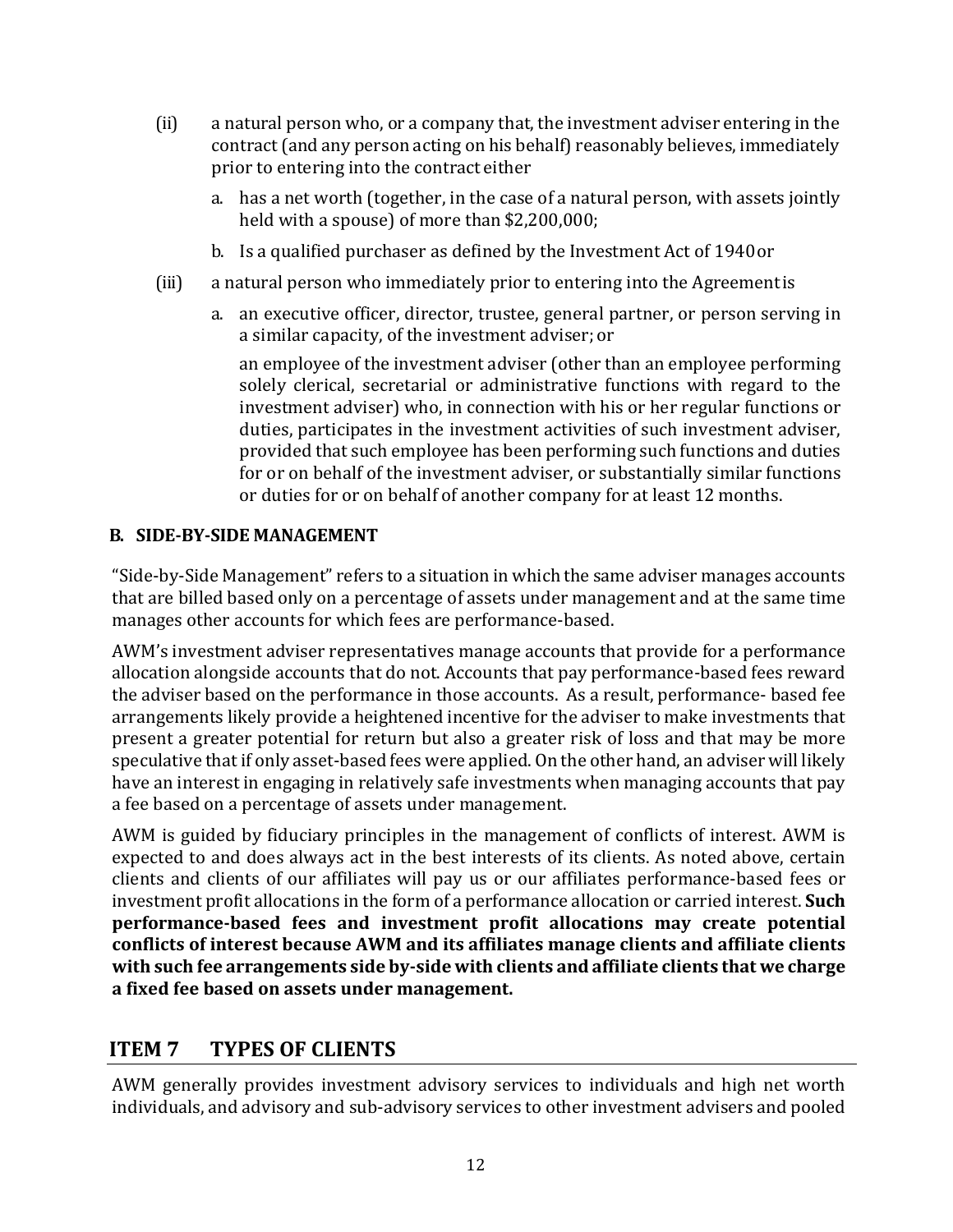investment vehicles.

AWM requires a minimum account size of \$500,000 for its separately managed accounts. AWM may at its discretion waive the account minimum.

### <span id="page-12-0"></span>**ITEM 8 METHODS OF ANALYSIS, INVESTMENT STRATEGIES AND RISK OF LOSS**

#### <span id="page-12-1"></span>**A. METHODS OF ANALYSIS**

AWM may utilize one or more of the following methods of analysis when providing investment advice to its clients:

**Fundamental analysis** concentrates on factors that determine a company's value and expected future earnings. It involves analyzing its financial statements and health, its management and competitive advantages and its competitors and markets. Fundamental analysis is performed on historical and present data but with the goal of making financial forecasts. There are several possible objectives: to conduct a company stock valuation and predict its probable price evolution; to make a projection on its business performance; to evaluate its management and make internal business decisions and to calculate its credit risk. This strategy would normally encourage equity purchases in stocks that are undervalued or priced below their perceived value. The risk assumed is that the market will fail to reach expectations of perceived value.

**Technical analysis** is a method of evaluating securities by relying on the assumption that market data, such as charts of price, volume and open interest can help predict future (usually short-term) market trends. It attempts to predict a future stock price or direction based on market trends. Technical analysis assumes that market psychology influences trading in a way that enables predicting when a stock will rise or fall. Technical analysis methods employ software and other financial data management tools to assess various aspects of the marketplace. The risk is that markets do not always follow patterns and relying solely on this method may not work long term.

**Cyclical analysis** assumes that markets react in cyclical patterns which, once identified, can be leveraged to provide performance. Cyclical analysis of economic cycles is used to determine how these cycles affect the returns of an investment, an asset class or an individual company's profits. Cyclical analysis is a time-based assessment which incorporates past and present performance to determine future value. Cyclical risks exist because the broad economy has been shown to move in cycles, from periods of peak performance followed by a downturn, then a trough of low activity. The risks of this strategy are two-fold: (1) the markets do not always repeat cyclical patterns; and (2) if too many investors begin to implement this strategy, it changes the very cycles of which they are trying to take advantage.

**Economic analysis** is used to determine the economic environment over a certain time horizon. This involves following and updating historic economic data such as U.S. gross domestic product and consumer price index as well as monitoring key economic drivers such as employment, inflation and money supply for all the world's major economies.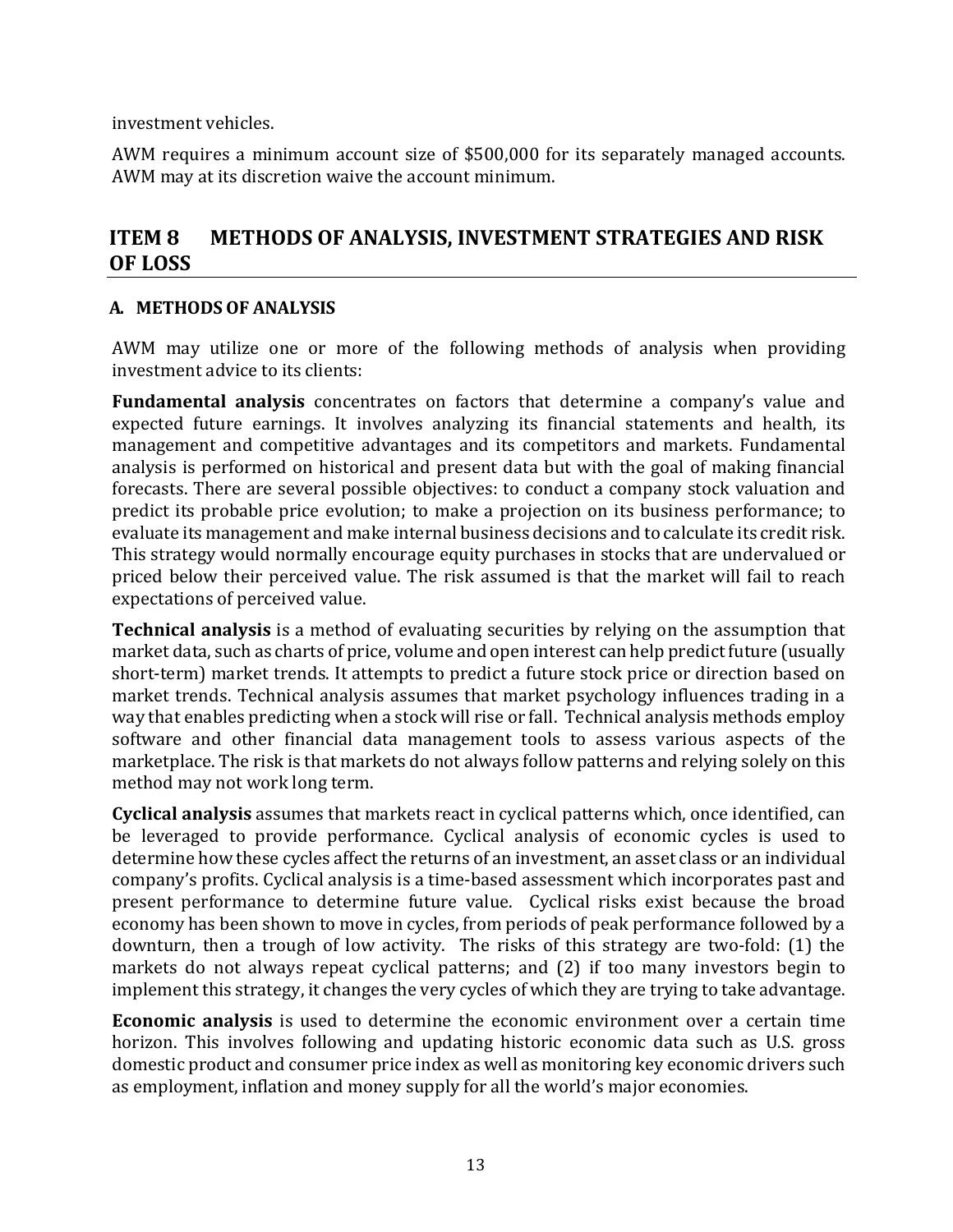**Quantitative analysis** is used for measurable factors, as distinguished from qualitative considerations such as the character of management or the state of employee morale.

### <span id="page-13-0"></span>**B. INVESTMENT STRATEGIES**

AWM may utilize the following investment strategies when implementing investment advice given to clients:

**Long Term Purchases** – Securities are purchased with the expectation that the value of those securities will grow over a relatively long period, generally greater than one year. Long-term purchases may be affected by unforeseen long-term changes in the company in which a client is invested or in the overall market. Long term trading is designed to capture market rates of both return and risk. Frequent trading, when done, can affect investment performance, particularly through increased brokerage and other transaction costs and taxes. Due to its nature, the long-term strategy can expose clients to various other types of risk that will typically surface at various intervals during the time the client owns the investments. These risks include, but are not limited to, inflation (purchasing power) risk, interest rate risk, economic risk, and political/regulatory risk.

**Short Term Purchases** – Securities are purchased with the expectation that they will be sold within a relatively short period of time, generally less than one year, to take advantage of the securities' short-term price fluctuations. Short term trading generally holds greater risk. Frequent trading can affect investment performance due to increased brokerage and other transaction costs and taxes.

The investment strategies summarized above represent AWM 's current intentions. Depending on conditions and trends in the securities markets and the economy in general, AWM may pursue any objectives, employ any investment techniques or strategies, or purchase any type of security that it considers appropriate and in the best interests of the client, whether described herein.

**Capital Preservation** - Capital Preservation seeks to preserve capital and provide income as an alternative to traditional bond portfolios. The portfolio attempts to mitigate some of the inherent risks associated with fixed income (i.e. interest rate, credit risk, and currency). It can also invest a small percentage into commodity ETFs and equity ETFs to help mitigate the risks associated with fixed income. The portfolio can invest in more traditional bonds which typically do well when interest rates fall, and less traditional bonds which can do well when rates rise. Capital Preservation will attempt to outperform a 20/80 blend of the S&P 500 and Aggregate Bond Index. Some but not all of the risks associated with this strategy include: market risk, interest rate risk, inflation risk and currency risk.

**Dynamic Balanced** - The Balanced portfolio seeks to invest in broad asset classes including equity, fixed-income, commodity, and inverse-related ETFs, depending on our proprietary relative strength and quantitative algorithms. If our indicators predict a downtrend in the equity or fixed-income space, the portfolio can be moved partially or entirely to cash in order to preserve the principal investment. The Balanced portfolio will attempt to outperform a 60/40 blend of the S&P 500 and Aggregate Bond Index. Some but not all of the risks associated with this strategy include: market risk, interest rate risk, inflation risk and currency risk.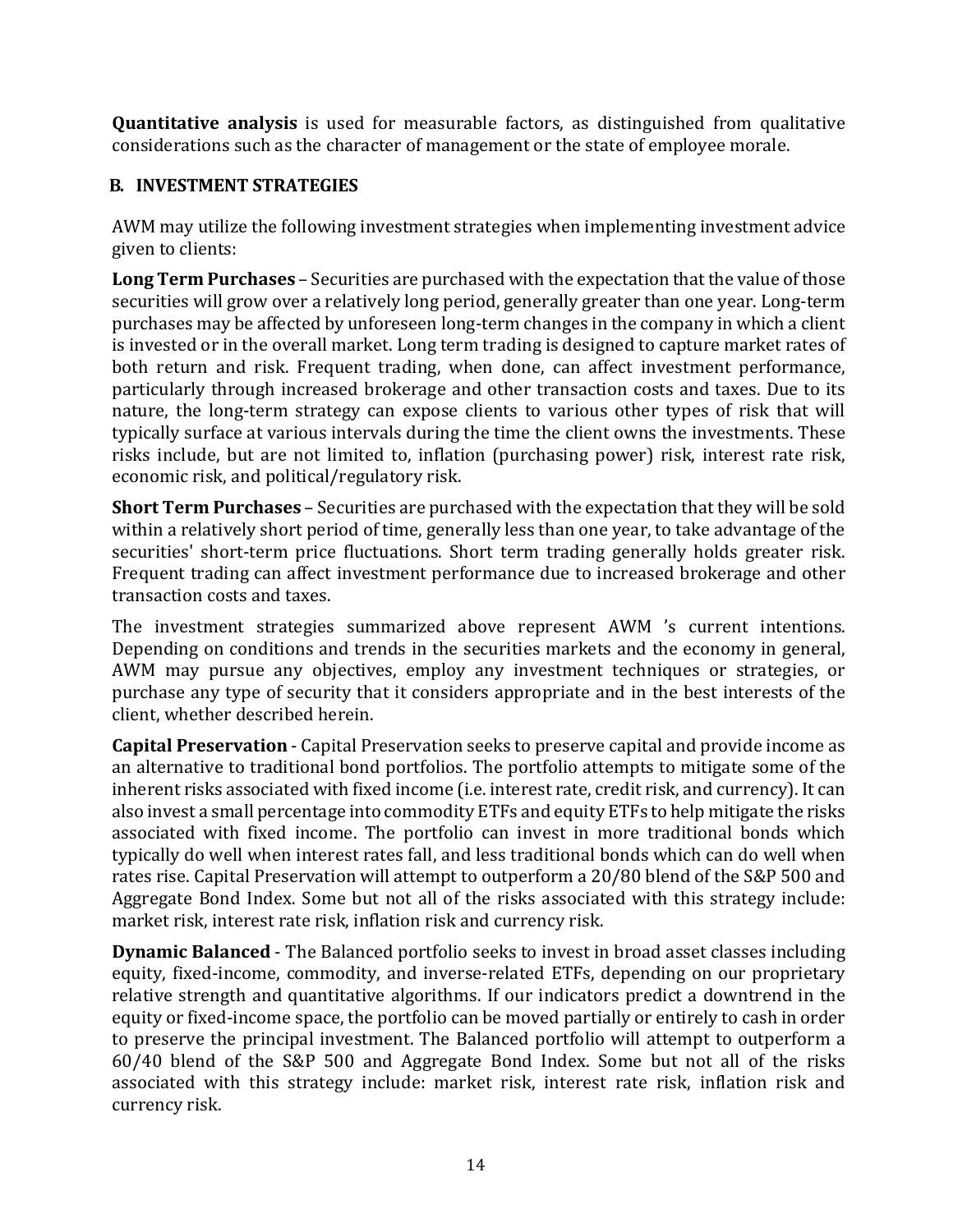**Dynamic Protected Growth** - This is our hedged growth portfolio, which selects assets based on proprietary relative strength and quantitative algorithms. In addition to traditional equity sectors, this portfolio can be invested in fixed-income, commodity, inverse-related, domestic and international sector specific ETFs, in order to try and achieve the best possible return. If our indicators predict a downtrend, the portfolio can be moved partially or entirely to cash in order to preserve your principal investment. Protected Growth will attempt to outperform an 80/20 blend of the S&P 500 and Aggregate Bond Index each year. Some but not all of the risks associated with this strategy include: market risk, interest rate risk, inflation risk and currency risk.

**Aggressive Growth** - Selects specific market sectors with high growth potential in the current market environment by using a rules-based, qualitative and quantitative investment methodology with the objective of maximizing returns. If our indicators signal a downtrend, a portion of the portfolio can be moved to cash in order to preserve your principal investment. Attempts to outperform the S&P 500 index. Some but not all of the risks associated with this strategy include: market risk, interest rate risk, inflation risk and currency risk.

**Dividend Equity** - Dividend Equity is an individual stock portfolio seeking to provide a high, growing monthly dividend income stream through dividend distributions. The strategy invests in high-quality, fundamentally sound public companies with a steady history of dividend payouts and high annual dividend growth. The portfolio targets a 5% dividend yield and 5% year over year dividend growth. It secondarily emphasizes capital appreciation. Some but not all of the risks associated with this strategy include: market risk, interest rate risk, inflation risk, currency risk, and business risk.

**Opportunistic Equity** - Our Opportunistic Equity strategy seeks to achieve capital appreciation by building a concentrated portfolio of quality companies with competitive advantages and the potential for sustainable long-term growth. We employ a combination of quantitative screening followed by bottom up fundamental and technical analysis, unconstrained by market cap, size, or industry, that results in a high conviction, go anywhere strategy. As part of our process, we utilize risk management methods in attempt to lower correlation to the broad market and increase risk adjusted returns. The strategy is unconstrained and opportunistic, providing us with the flexibility to focus on securities and industries, both domestic and international, that are poised to experience greater earnings growth and price appreciation. Some but not all of the risks associated with this strategy include: market risk, interest rate risk, inflation risk, currency risk, and business risk.

**Fairway Strategy** – Fairway Strategy is an alternative investment strategy that attempts to generate high risk adjusted returns that are uncorrelated to traditional assets through the active trading of relative value opportunities in listed US options markets. The strategy utilizes portfolio margin which allows for the use of additional leverage beyond normal levels allowed in a Regulation T Margin account. The Fairway Strategy may use short term trading, short sales, margin transactions, and options trading (including covered options, uncovered options, or spreading strategies).

### <span id="page-14-0"></span>**C. RISK OF LOSS**

**Clients need to be aware that investing in securities involves risk of loss of the**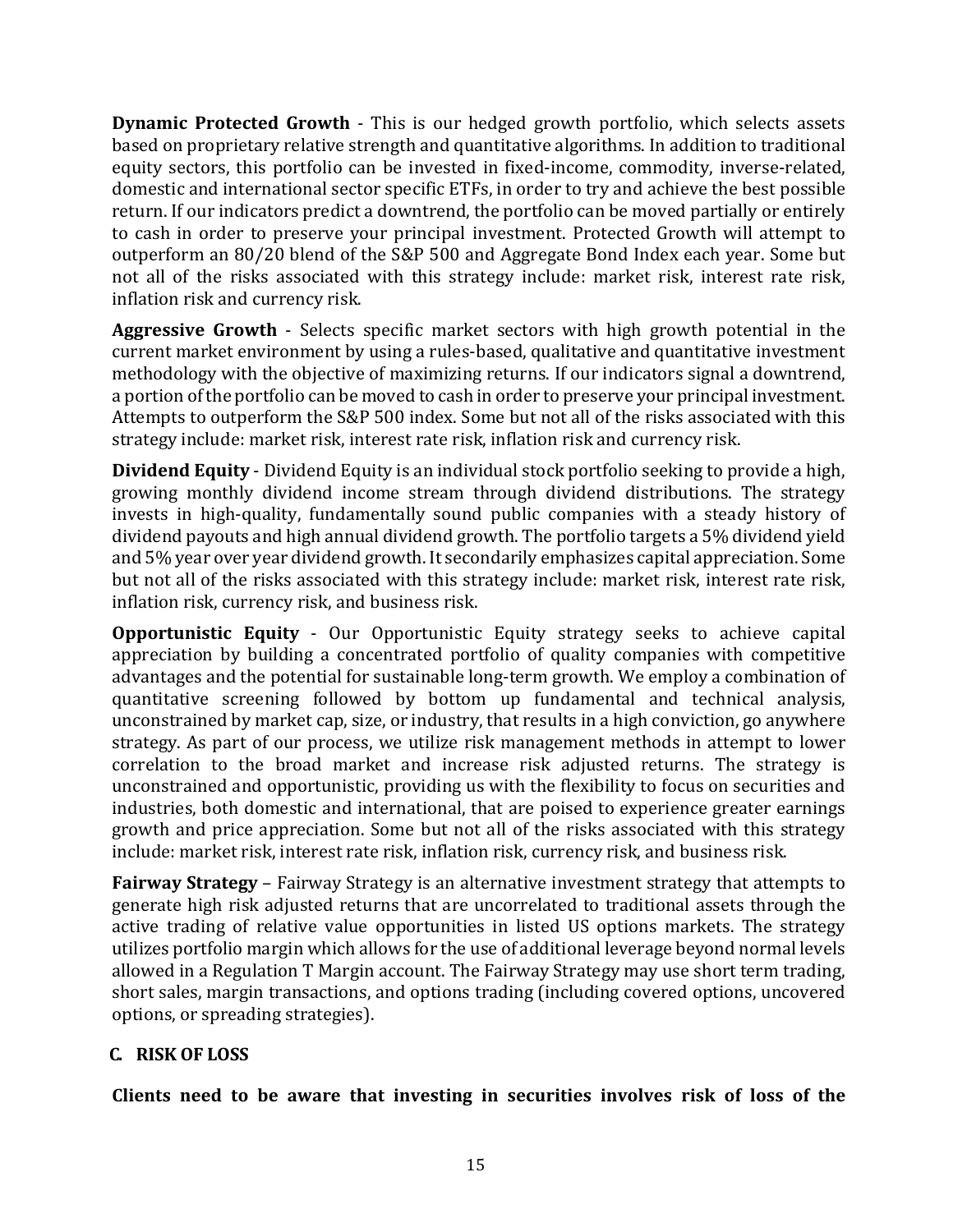### **principal.**

Every method of analysis has its own inherent risks. To perform an accurate market analysis AWM must have access to current/new market information. AWM has no control over the dissemination rate of market information; therefore, unbeknownst to AWM, certain analyses may be compiled with outdated market information, severely limiting the value of AWM's analysis. Furthermore, an accurate market analysis can only produce a forecast of the direction of market values. There can be no assurances that a forecasted change in market value will materialize into actionable and/or profitable investment opportunities.

Different types of investments involve varying degrees of risk, and it should not be assumed that future performance of any specific investment or investment strategy (including the investments and/or investment strategies recommended or undertaken by AWM) will be profitable or equal any specific performance level(s). AWM does not represent, warrant, or imply that its services or methods of analysis can or will predict future results, successfully identify market tops or bottoms, or insulate clients from losses due to market corrections or declines. Notwithstanding AWM 's method of analysis or investment strategy, the assets within the client's portfolio are subject to risk of devaluation or loss. The client should be aware that there are many different events that can affect the value of the client's assets or portfolio including, but not limited to, changes in financial status of companies, market fluctuations, changes in exchange rates, trading suspensions and delays, economic reports, and natural disasters.

All investment programs have certain risks that are borne by the investor. Our investment approach constantly keeps the risk of loss in mind. Investors face the following investment risks:

- **Interest-rate Risk**: Fluctuations in interest rates may cause investment prices to fluctuate. For example, when interest rates rise, yields on existing bonds become less attractive, causing their market values to decline.
- **Market Risk**: The price of a security, bond, or mutual fund may drop in reaction to tangible and intangible events and conditions. This type of risk is caused by external factors independent of a security's particular underlying circumstances. For example, political, economic, and social conditions may trigger market events.
- Inflation Risk: When any type of inflation is present, a dollar will be worth more today than a dollar next year, because purchasing power is eroding at the rate of inflation.
- **Prepayment Risk**: The returns on the collateral for the deal can change dramatically at times if the debtors prepay the loans earlier than scheduled.
- **Currency Risk**: Overseas investments are subject to fluctuations in the value of the dollar against the currency of the investment's originating country. This is also referred to as exchange rate risk.
- **Reinvestment Risk**: This is the risk that future proceeds from investments may have to be reinvested at a potentially lower rate of return (i.e. interest rate). This primarily relates to fixed income securities.
- **Business Risk**: This risk is associated with a particular industry or a particular company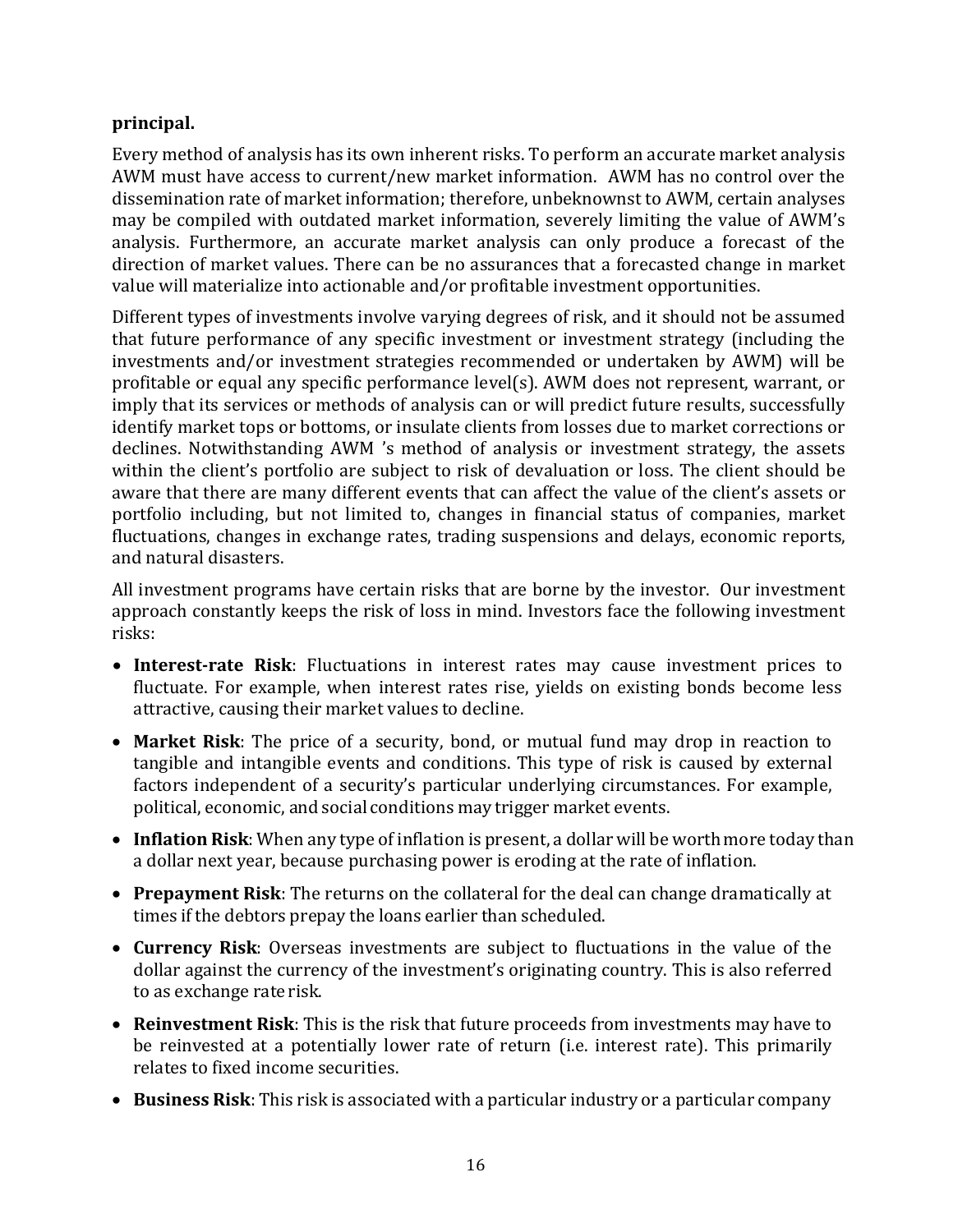within anindustry.

• **Liquidity Risk**: Liquidity is the ability to readily convert an investment into cash. Generally, assets are more liquid if many traders are interested in a standardized product. For example, Treasury Bills are highly liquid, while real estate properties are not.

Risk Factors relevant to specific securities utilized include:

- **Equity Securities**. The value of the equity securities are subject to market risk, including changes in economic conditions, growth rates, profits, interest rates and the market's perception of these securities. While offering greater potential for long-term growth, equity securities are more volatile and more risky than some other forms of investment.
- **Exchange Traded Funds ("ETF").** ETFs represent an interest in a passively managed portfolio of securities selected to replicate a securities index, such as the S&P 500 Index or the Dow Jones Industrial Average, or to represent exposure to a particular industry or sector. Unlike open-end mutual funds, the shares of ETFs and closed-end investment companies are not purchased and redeemed by investors directly with the fund, but instead are purchased and sold through broker-dealers in transactions on a stock exchange. Because ETF and closed-end fund shares are traded on an exchange, they may trade at a discount from or a premium to the net asset value per share of the underlying portfolio of securities. In addition to bearing the risks related to investments in equity securities, investors in ETFs intended to replicate a securities index bear the risk that the ETF's performance may not correctly replicate the performance of the index. Investors in ETFs, closed-end funds and other investment companies bear a proportionate share of the expenses of those funds, including management fees, custodial and accounting costs, and other expenses. Trading in ETF and closed-end fund shares also entails payment of brokerage commissions and other transaction costs.
- **Mutual Fund Shares.** Some of the risks of investing in mutual fund shares include: (i) the price to invest in mutual fund shares is the fund's per share net asset value (NAV) plus any shareholder fees that the fund imposes at the time of purchase (such as sales loads), (ii) investors must pay sales charges, annual fees, and other expenses regardless of how the fund performs, and (iii) investors typically cannot ascertain the exact makeup of a fund's portfolio at any given time, nor can they directly influence which securities the fund manager buys and sells or the timing of those trades.
- **Fixed Income Securities Risk.** Prices of fixed income securities tend to move inversely with changes in interest rates. Typically, a rise in rates will adversely affect fixed income security prices. The longer the effective maturity and duration of the client's portfolio, the more the portfolio's value is likely to react to interest rates. For example, securities with longer maturities sometimes offer higher yields, but are subject to greater price shifts as a result of interest rate changes than debt securities with shorter maturities. Some fixed income securities give the issuer the option to call, or redeem, thesecurities before their maturity dates. If an issuer calls its security during a time of declining interest rates, we might have to reinvest the proceeds in an investment offering a lower yield, and therefore might not benefit from any increase in value as a result of declining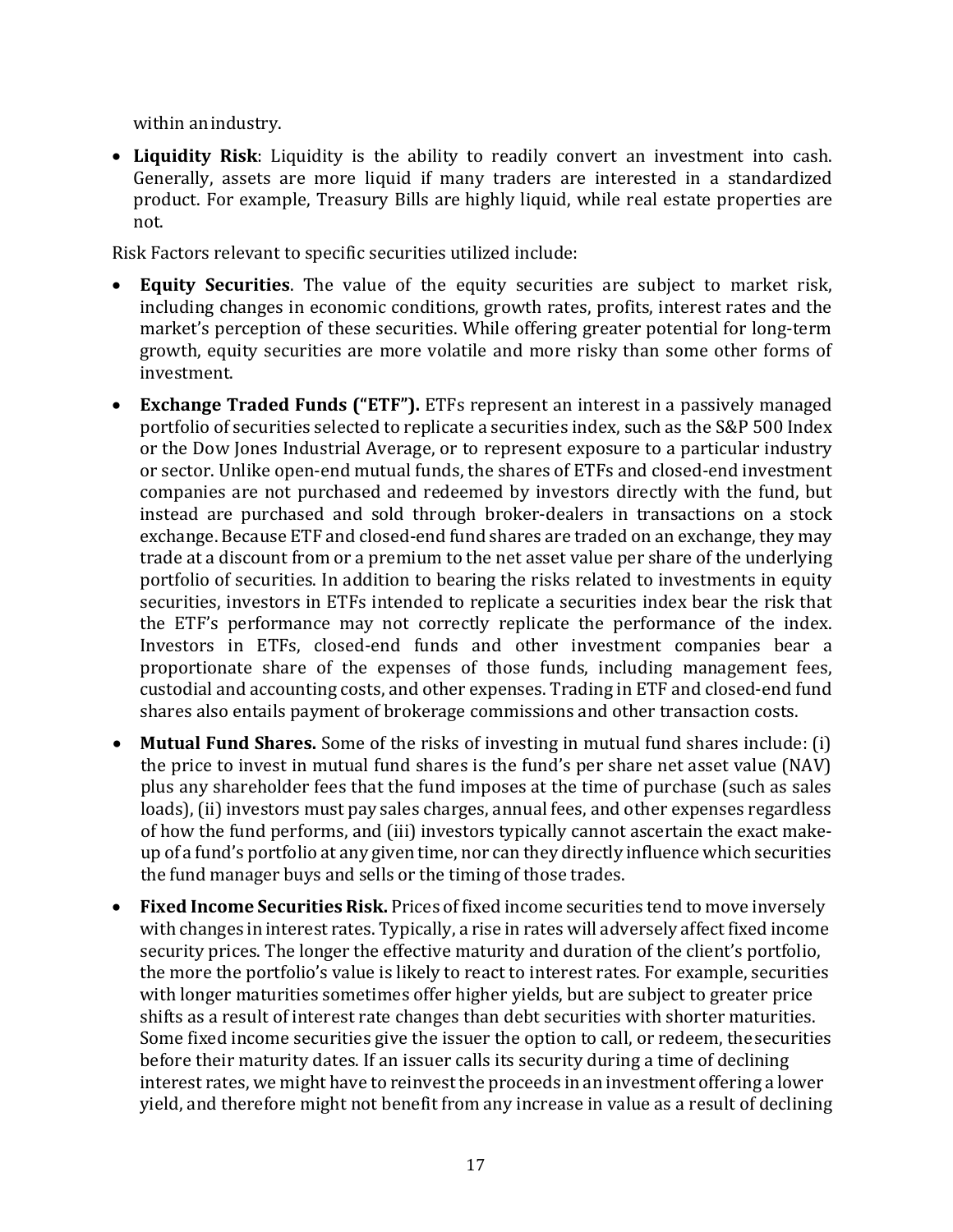interest rates. During periods of market illiquidity or rising interest rates, prices of callable issues are subject to increased pricefluctuation.

- **Real Estate Related Securities Risk**. Investing in real estate related securities includes, among others, the following risks: possible declines in the value of real estate; risks related to general and local economic conditions, including increases in the rate of inflation; possible lack of availability of mortgage funds; overbuilding; extending vacancies of properties; increases in competition, property taxes and operating expenses; changes in zoning laws; costs resulting from cleanup of, and liability to third parties for damages resulting from environmental problems; casualty or condemnation losses; uninsured damages from floods, earth quakes or other natural disasters; limitations on and variations in rents; and changes in interest rates. Investing in Real Estate Investment Trusts ("REITs") involves certain unique risks in addition to those risks associated with investing in the real estate industry in general. REITs are dependent upon management skills, are not diversified, and are subject to heavy cash flow dependency, default by borrowers andself-liquidation.
- **Alternative Investments Risks**. Alternative investments, including (but not limited to) investment partnerships, alternative mutual funds, non-traditional ETFs, managed futures, and/or real estate (related) investments may also present unique risks, such as decreased liquidity and transparency and increased complexity. Alternative investments typically use derivative instruments (such as options, futures, or index-based instruments) and/or leveraging strategies. The use of derivative instruments involves multiple risks, as discussed in more detail above. In addition, to the extent that the alternative investment uses commodities (or commodity-based derivatives) as part of its investment strategy, the investment return may also vary as a result of fluctuations in the supply and demand of the underlying commodities. Certain alternative investments may be less tax efficient than others. Additional risks may include style-specific risk, speculative investment risk, concentration risk, correlation risk, credit risk and lowerquality debt securities risk, equity securities risk, financial services companies' risk, interest rate risk, non-diversification risk, small- and mid-cap company risk, and special risks of mutual funds and/or ETFs, among others.
- **Municipal Bond Risk**. Municipal securities issuers may face local economic or business conditions (including bankruptcy) and litigation, legislation or other political events that could have a significant effect on the ability of the municipality to make payments on the interest or principal of its municipal bonds. In addition, because municipalities issue municipal securities to finance similar types of projects, such as education, healthcare, transportation, infrastructure and utility projects, conditions in those sectors can affect the overall municipal bond market. Furthermore, changes in the financial condition of one<br>municipality may affect the overall municipal bond market. The municipal municipality may affect the overall municipal obligations in which clients invest will be subject to credit risk, market risk, interest rate risk, credit spread risk, selection risk, call and redemption risk and tax risk, and the occurrence of any one of these risks may materially and adversely affect the value of the Client's assets or profits.
- **Structured Products Risk**  Structured products are designed to facilitate highly customized risk-return objectives. This is accomplished by taking a traditional security,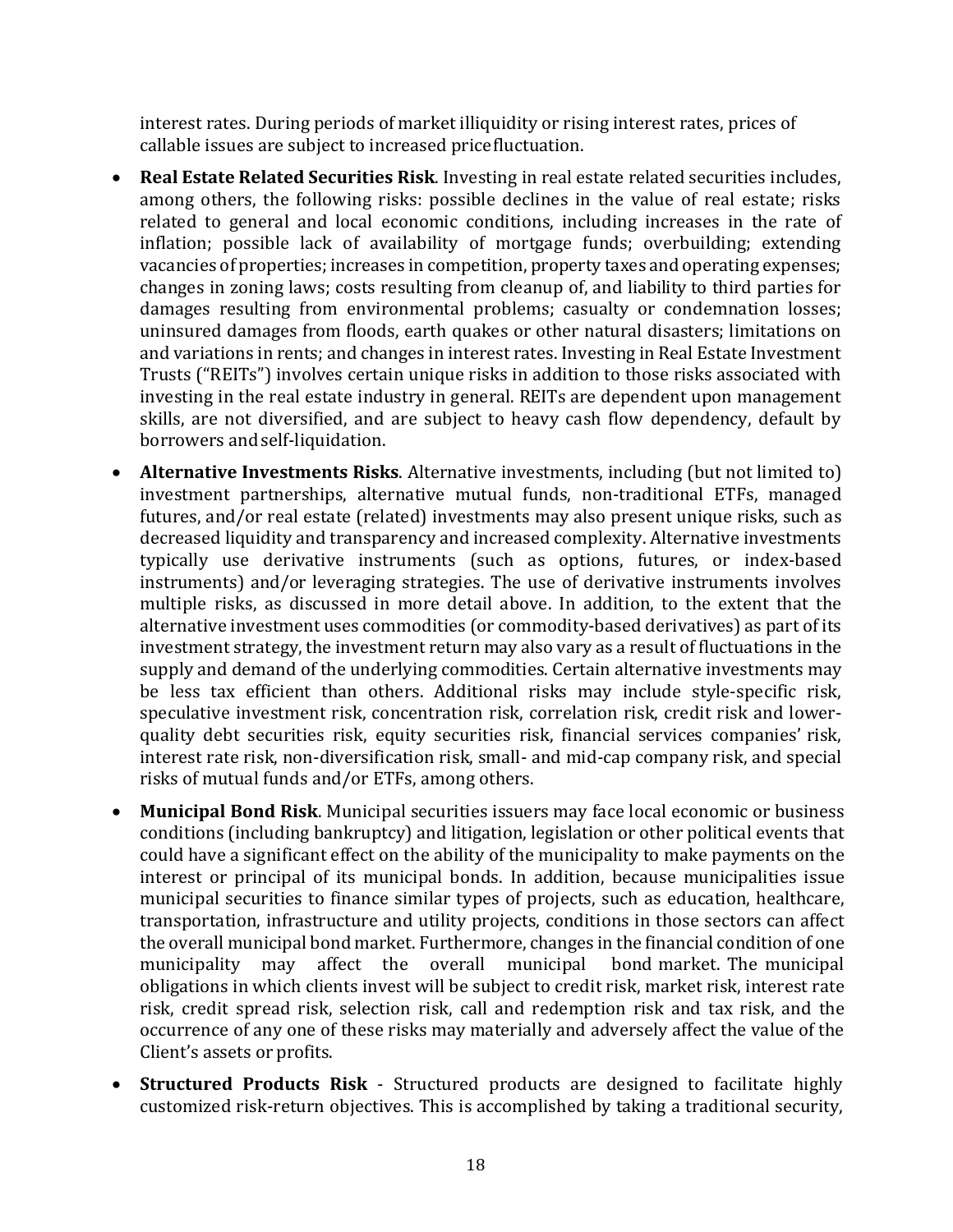such as a conventional investment grade bond, and replacing the usual payment features (e.g. periodic coupons and final principal) with non-traditional payoffs derived not from the issuer's own cash flow, but from the performance of one or more underlying assets. The payoffs from these performance outcomes are contingent in the sense that if the underlying assets return "x", then the structured product pays out "y". This means that structured products closely relate to traditional models of option pricing, though they may also contain other derivative types such as swaps, forwards and futures, as well as embedded features such as leveraged upside participation or downside buffers. Structured products include all risks from options, plus additional risks including but not limited to: counterparty risk, liquidity risk, pricing risk, and credit risk of the issuer.

- **Portfolio Margin Risk**  This risk is most often associated with the Fairway Strategy. In particular, portfolio margin which allows an account to have increased leverage above the typical Regulation T Margin amount. Increased leverage can create greater losses or greater gains depending on market conditions. Accounts with portfolio margin may have different requirements when compared to Regulation T Margin accounts. Requirements for portfolio margin are calculated by the custodian using proprietary risk modeling. Because of the complexity, it may be difficult for clients to understand the margin requirements in their account. Clients should consult with their custodian for all of the requirements and risks associated with a portfolio margin account.
- Margin Transactions This risk is most often associated with the Fairway Strategy. In particular, margin transactions use leverage that is borrowed from a brokerage firm as collateral. When losses occur, the value of the margin account may fall below the brokerage firm's threshold thereby triggering a margin call. This may force the account holder to either allocate more funds to the account or sell assets on a shorter time frame than desired.
- **Options Transactions**  This risk is associated most often with the Fairway Strategy. In particular, option transactions involve a contract to purchase a security at a given price, not necessarily at market value, depending on the market. This strategy includes the risk that an option may expire out of the money resulting in minimal or no value, as well as the possibility of leveraged loss of trading capital due to the leveraged nature of stock options.
- **Short Sales**  This risk is associated most often with the Fairway Strategy. In particular, short sales entail the possibility of infinite loss. An increase in the applicable securities price will result in a loss and, over time, the market has historically trended upwards.
- **Short Term Trading**  This risk is associated most often with the Fairway Strategy. In particular, short term trading risks include liquidity, economic stability, and inflation, in addition to the long term trading risks listed above, Frequent trading can affect investment performance, particularly through increased brokerage and other transaction costs and taxes.

While this information provides a synopsis of the events that may affect a client's investments, this listing is not exhaustive. Although AWM's methods of analysis and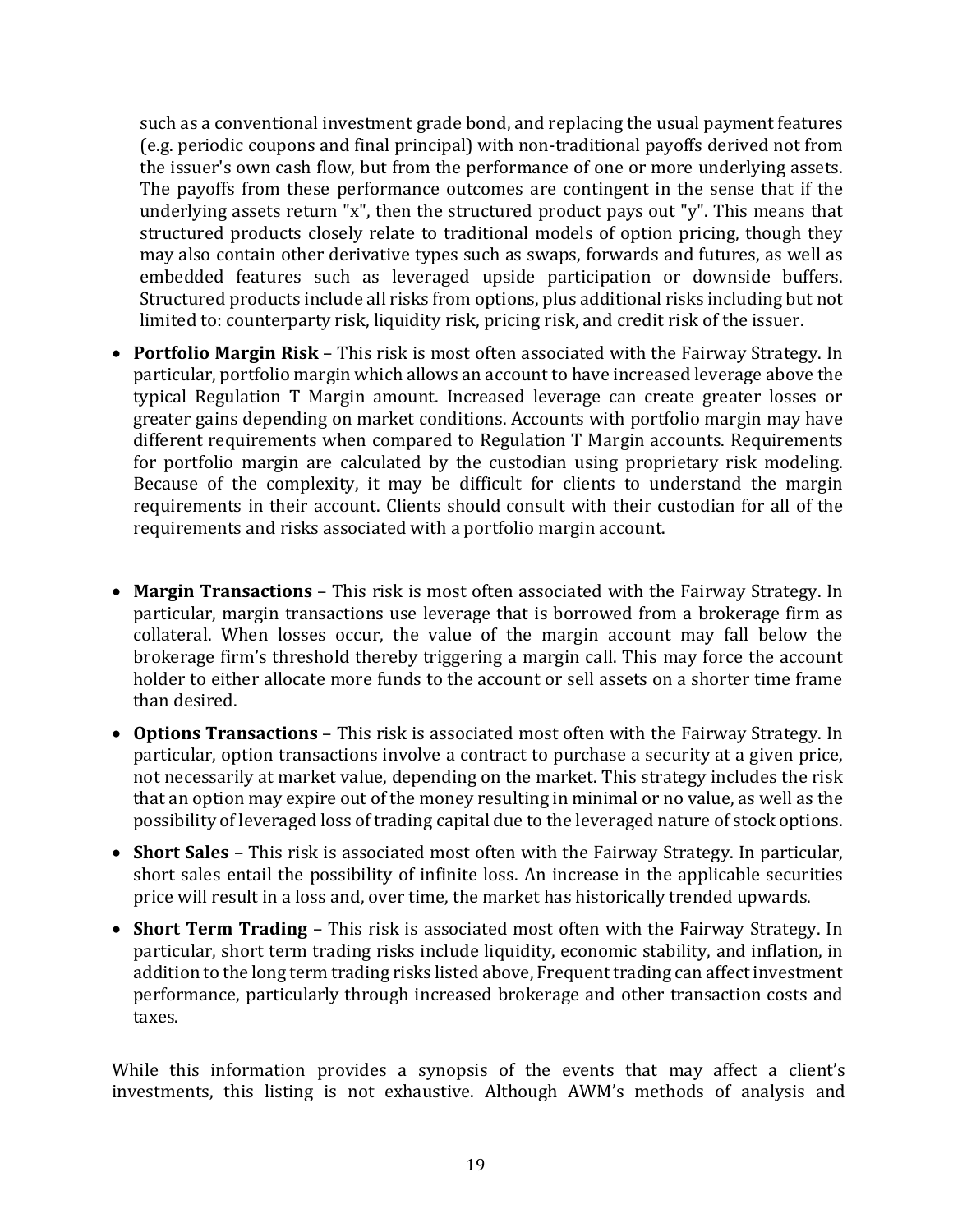investment strategies do not present any significant or unusual risks, all investment programs have certain risks that are borne by the investor. Our investment approach constantly keeps the risk of loss in mind. Clients should understand that there are inherent risks associated with investing and depending on the risk occurrence; clients may suffer LOSS OF ALL OR PART OF THE CLIENT'S PRINCIPAL INVESTMENT.

### <span id="page-19-0"></span>**D. RECOMMENDATION OF SPECIFIC TYPES OF SECURITIES**

AWM does not primarily recommend a type of security. Investments may include, but are not limited to, exchange listed securities, fixed-income securities, structured notes, over- thecounter securities, foreign securities, options, derivatives, money market funds, real estate investment funds ("REITs") and other pooled investment vehicles, such as open and closed end mutual funds or ETF's.

## <span id="page-19-1"></span>**ITEM 9 DISCIPLINARY INFORMATION**

Registered investment advisers are required to disclose any legal or disciplinary events that are material to a client's or prospective client's evaluation of our advisory business or the integrity of our management. Neither AWM nor have any of its management persons been involved in legal or disciplinary events that are related to past or present investment clients.

## <span id="page-19-2"></span>**ITEM 10 OTHER FINANCIAL INDUSTRY ACTIVITIES AND AFFILIATIONS**

### <span id="page-19-3"></span>**A. FINANCIAL INDUSTRY ACTIVITIES**

AWM is not a registered broker-dealer and does not have an application pending to register as a broker-dealer. Furthermore, none of AWM's management or supervised persons is a registered representative of, nor has an application pending to register as a representative of, a broker-dealer.

### <span id="page-19-4"></span>**B. FINANCIAL INDUSTRY AFFILIATIONS**

AWM is not a registered Futures Commission Merchant and does not have an application pending to register as such. AWM is registered with the Commodity Futures Trading Commission ("CFTC") as a Commodity Pool Operator ("CPO"), and is a member of the National Futures Association. As part of this registration, S. Craig Adams, Riley Crosbie, Cormac Murphy, and Dylan Nielson are listed as principals of AWM. Further, Cormac Murphy, Andrew John, and Dylan Nielson are registered as Associated Persons of AWM. Additionally, AIM Defined Investment Fund LLC will be listed as a commodity pool operated by AWM in its capacity as a CFTC-registered CPO.

### <span id="page-19-5"></span>**C. OTHER MATERIAL RELATIONSHIPS**

AWM serves as the Managing Member and investment manager for a number of different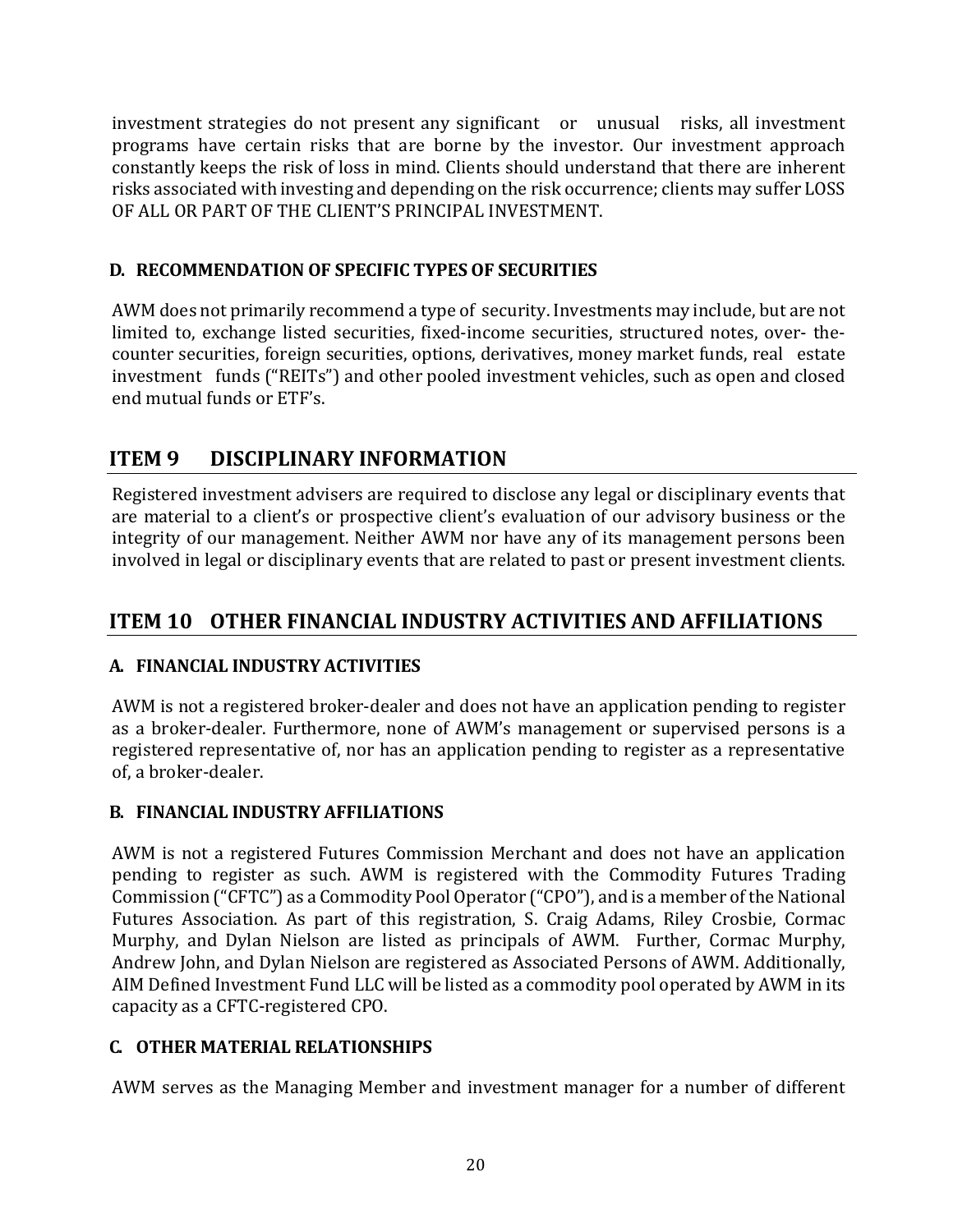private funds. Below is a list of AWM's current private funds.

- AIM Ventura Capital Fund
- AIM Ventura Co-Invest I
- AIM Ventura Co-Invest II
- AIM Real Asset Opportunities Fund
- AIM Defined Investment Fund

AWM may allocate a portion of client's funds to one of these private funds at the client's request if it is a suitable investment for the client and the client qualifies as a "Qualified Client" as defined by the SEC. AWM is the managing partner and because of this AWM may receive a management fee and a performance fee depending on the fund. This creates an inherent material conflict of interest. However, AWM is guided by fiduciary principles in the management of conflicts of interest. AWM is expected to and does always act in the best interests of its clients.

AWM is a licensed insurance agent. From time to time, AWM may offer clients advice or products from this activity. Clients should be aware that these services pay a commission and involve a possible conflict of interest, as commissionable products can conflict with the fiduciary duties of AWM. However, Adams Wealth Management LLC always acts in the best interest of the client; including in the sale of commissionable products to advisory clients. Clients are in no way required to implement the plan through AWM in their capacity as a licensed insurance agent.

### <span id="page-20-0"></span>**D. OTHER INVESTMENT ADVISERS**

AWM may act as a sub-advisor to other registered investment advisers. However, at this time, AWM does not have any material arrangements with other investment advisers that would be material to its advisory clients.

### <span id="page-20-1"></span>**ITEM 11 CODE OF ETHICS, PARTICIPATION OR INTEREST IN CLIENT TRANSACTIONS AND PERSONAL TRADING**

### <span id="page-20-2"></span>**A. DESCRIPTION OF CODE OF ETHICS**

In view of the foregoing and applicable provisions of relevant law, AWM has adopted a Code of Ethics in its Policies and Procedures Manual. The Code of Ethics contains the following general standards:

• Always place the interest of clients first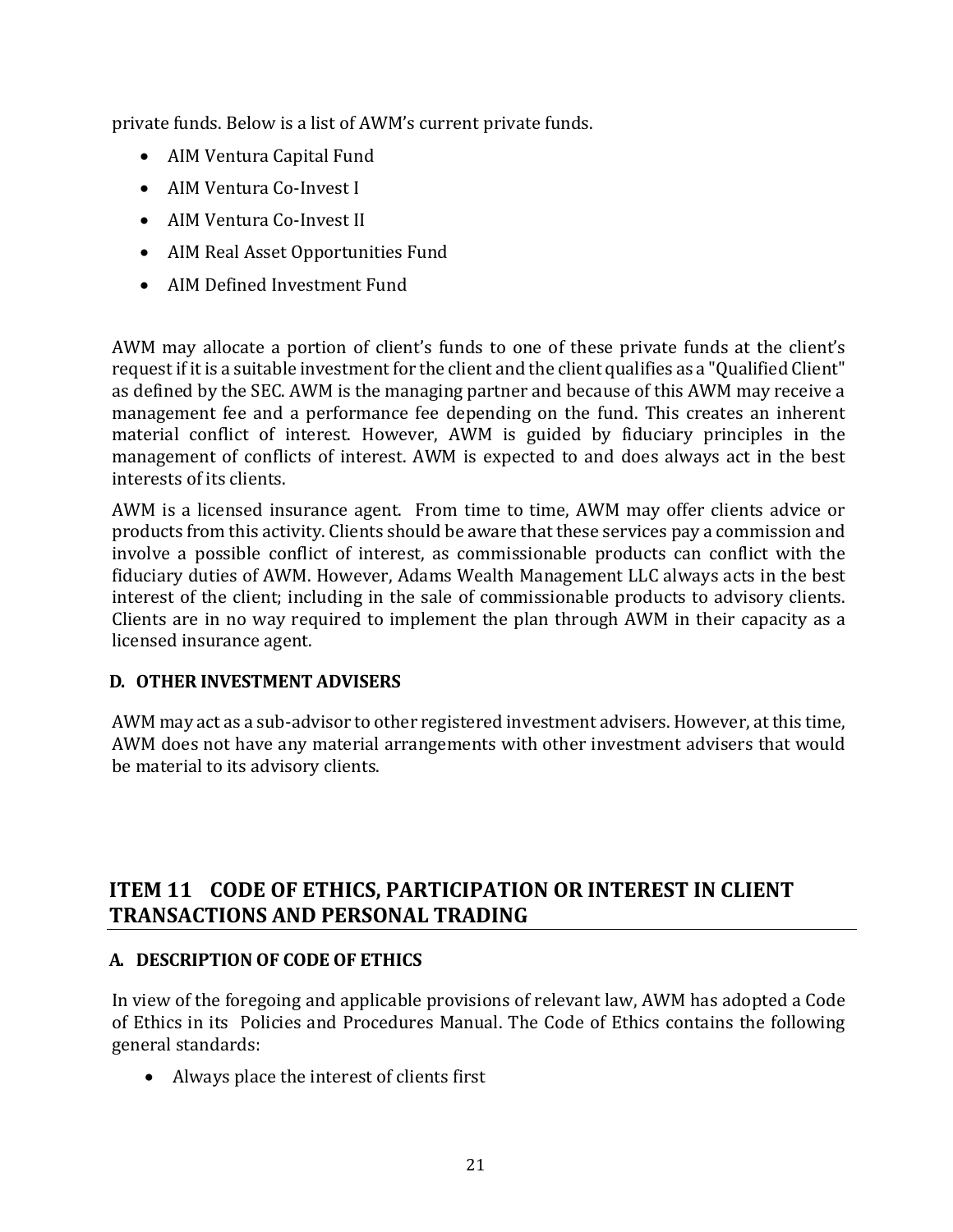- Always act in an honest and ethical manner
- Always maintain confidentiality of client information
- Fully comply with applicable laws, rules, and regulations of federal, state and local governments
- Proactively promote ethical and honest behavior

The Code of Ethics was also created to specify and prohibit certain types of transactions deemed to create conflicts of interest (or the potential for or the appearance of such conflicts), and to establish reporting requirements and enforcement procedures relating to personal trading by AWM personnel. We will provide a copy of our Code of Ethics to any client or prospective client upon request.

### <span id="page-21-0"></span>**B. PARTICIPATION OR INTEREST IN CLIENT TRANSACTIONS**

AWM can recommend to clients, or buy or sell for client accounts, securities in which the firm or a related person has a material financial interest when: it has disclosed to the client the conflict of interest, documented research that provides evidence that this security is most suitable for the client and been approved by the CCO. Examples of a material financial interest would include: acting as a principal, general partner of a partnership/fund where clients are solicited to invest or acting as an investment adviser to an investment vehicle that the firm recommends to clients. Examples of this would include but are not limited to: AIM Ventura Capital Fund, AIM Ventura Co-Invest I, AIM Ventura Co-Invest II, AIM Real Asset Opportunities Fund, and the AIM Defined Investment Fund.

### <span id="page-21-1"></span>**C. PROPRIETARY / SIMULTANEOUS TRADING**

At times, AWM or its affiliated persons may buy or sell securities for its own accounts that it has also recommended to clients. However, any purchase or sale of a security by AWM or a related person will be subject to AWM's fiduciary duty to client accounts. From time to time, representatives of AWM may buy or sell securities for themselves at or around the same time as AWM's client accounts. AWM will always document any transactions that could be construed as conflicts of interest. To mitigate or remedy any conflicts of interest or perceived conflicts of interest, AWM will monitor its proprietary and personal trading reports for adherence to its Code of Ethics.

### <span id="page-21-2"></span>**ITEM 12 BROKERAGE PRACTICES**

### <span id="page-21-3"></span>**A. SELECTION AND RECOMMENDATION**

AWM has a duty to select brokers, dealers and other trading venues that provide best execution for our clients. The duty of best execution requires an investment adviser to seek to execute securities transactions for clients in such a manner that the client's total cost or proceeds in each transaction is the most favorable under the circumstances, taking into account all relevant factors. The lowest possible commission, while very important, is not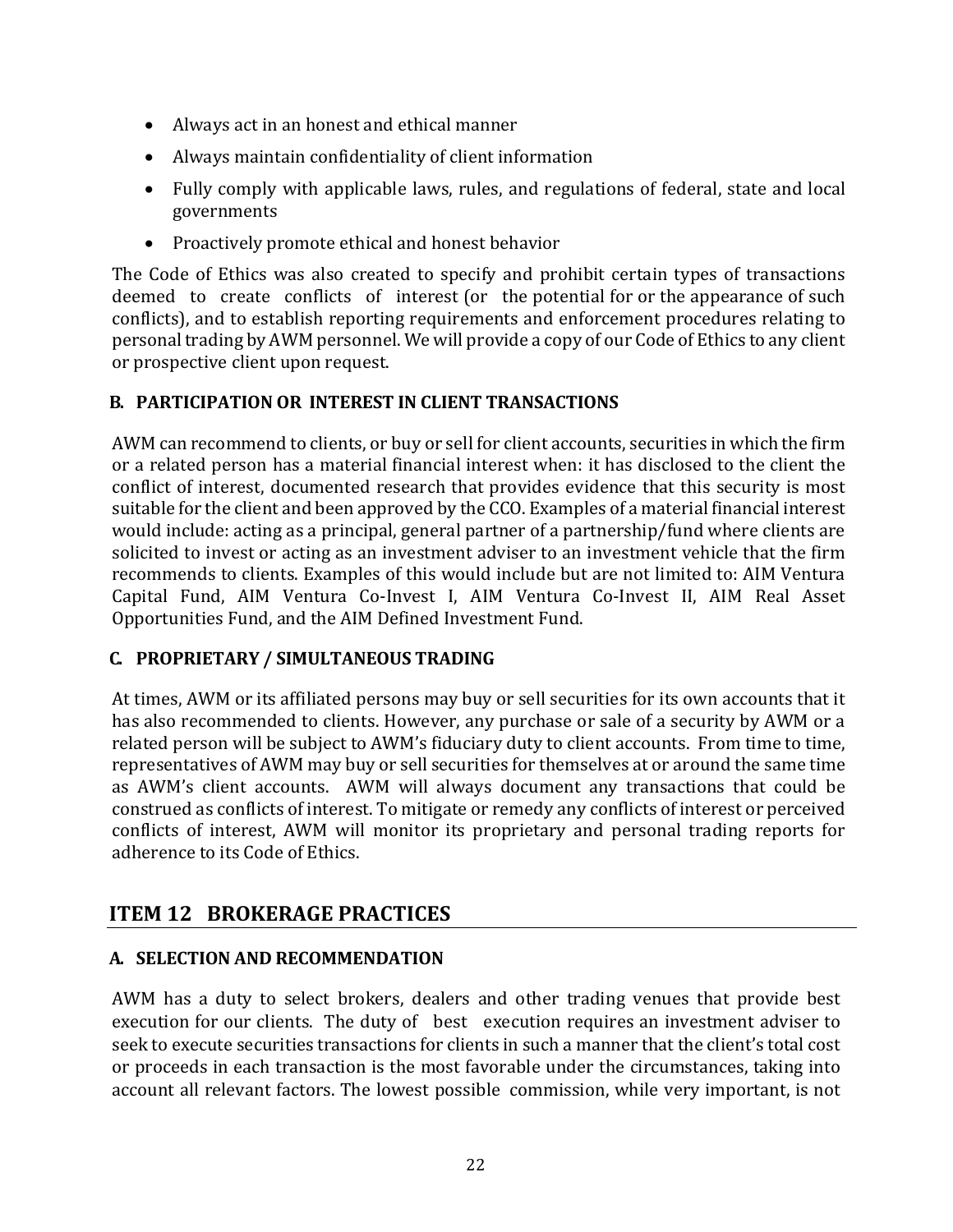the only consideration. The brokers dealers that AWM has selected are Schwab Advisor Services division of Charles Schwab & Co., Inc. (Schwab), Fidelity Investments, Inc. (Fidelity), TD Ameritrade, Inc. (TD), and Interactive Brokers (IB).

It is our policy to seek best execution in all portfolio trading activities for all investment disciplines and products, regardless of whether commissions are charged. This applies to trading in any instrument, security or contract including equities, bonds, and forward or derivative contracts.

Our standards and procedures governing best execution are set forth in several written policies. Generally, to achieve best execution, we consider the following factors, without limitation, in selecting brokers and intermediaries: (1) execution capability; (2) order size and market depth; (3) availability of competing markets and liquidity; (4) trading characteristics of the security; (5) availability of accurate information comparing markets; (6) quantity and quality of research received from the broker dealer; (7) financial responsibility of the broker-dealer; (8) confidentiality; (9) reputation and integrity; (10) responsiveness; (11) recordkeeping; (12) ability and willingness to commit capital; (13) available technology; and (14) ability to address current market conditions. AWA regularly evaluates the execution, performance and risk profile of the broker-dealers it uses.

### <span id="page-22-0"></span>**B. RESEARCH AND OTHER SOFT DOLLAR BENEFITS**

While AWM uses research to benefit all clients in its investment decision-making process, some clients may be paying for research and brokerage services while not necessarily receiving the direct benefit of these services whereas other clients may be receiving a direct benefit while not paying for these services. AWM is not required to weigh any of these factors equally. We believe that receipt of research and brokerage services provides a benefit to you, regardless of whether it is direct or indirect, by assisting the Firm in its overall investment decision-making process. Research services received through soft dollar arrangements are in addition to and not in lieu of services required to be performed by AWM. The investment management fee that you pay us is not reduced as a consequence of the receipt of such supplemental research information.

AWM currently recommends that clients use one of the four custodians: Charles Schwab & Co., Inc., TD Ameritrade Inc, National Financial Services LLC (Fidelity), and Interactive Brokers LLC.

### **Charles Schwab & Co.**

Charles Schwab & Co., Inc. Advisor Services provides AWM with access to Charles Schwab & Co., Inc. Advisor Services' institutional trading and custody services, which are typically not available to Charles Schwab & Co., Inc. Advisor Services retail investors. These services generally are available to independent investment advisers on an unsolicited basis, at no charge to them so long as a total of at least \$10 million of the adviser's clients' assets are maintained in accounts at Charles Schwab & Co., Inc. Advisor Services. Charles Schwab & Co., Inc. Advisor Services includes brokerage services that are related to the execution of securities transactions, custody, research, including that in the form of advice, analyses and reports, and access to mutual funds and other investments that are otherwise generally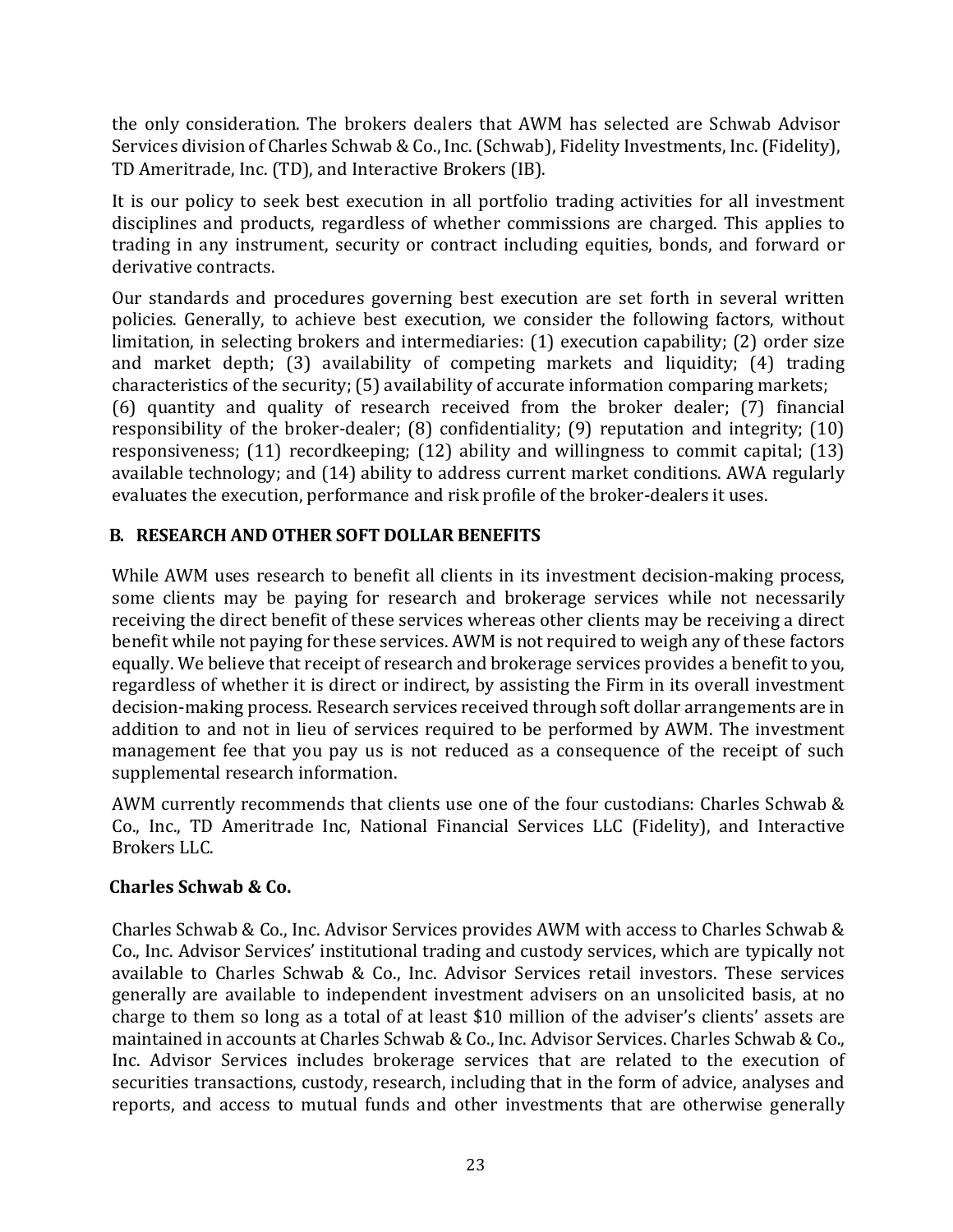available only to institutional investors or would require a significantly higher minimum initial investment. For AWM client accounts maintained in its custody, Charles Schwab & Co., Inc. Advisor Services generally does not charge separately for custody services but is compensated by account holders through commissions or other transaction-related or assetbased fees for securities trades that are executed through Charles Schwab & Co., Inc. Advisor Services or that settle into Charles Schwab & Co., Inc. Advisor Services accounts.

Charles Schwab & Co., Inc. Advisor Services also makes available to AWM other products and services that benefit AWM but may not benefit its clients' accounts. These benefits may include national, regional or AWM specific educational events organized and/or sponsored by Charles Schwab & Co., Inc. Advisor Services. Other potential benefits may include occasional business entertainment of personnel of AWM by Charles Schwab & Co., Inc. Advisor Services personnel, including meals, invitations to sporting events, including golf tournaments, and other forms of entertainment, some of which may accompany educational opportunities. Other of these products and services assist AWM in managing and administering clients' accounts. These include software and other technology (and related technological training) that provide access to client account data (such as trade confirmations and account statements), facilitate trade execution (and allocation of aggregated trade orders for multiple client accounts, if applicable), provide research, pricing information and other market data, facilitate payment of AWM's fees from its clients' accounts (if applicable), and assist with back-office training and support functions, recordkeeping and client reporting. Many of these services generally may be used to service all or some substantial number of AWM's accounts. Charles Schwab & Co., Inc. Advisor Services also makes available to AWM other services intended to help AWM manage and further develop its business enterprise. These services may include professional compliance, legal and business consulting, publications and conferences on practice management, information technology, business succession, regulatory compliance, employee benefits providers, and human capital consultants, insurance and marketing. In addition, Charles Schwab & Co., Inc. Advisor Services may make available, arrange and/or pay vendors for these types of services rendered to AWM by independent third parties. Charles Schwab & Co., Inc. Advisor Services may discount or waive fees it would otherwise charge for some of these services or pay all or a part of the fees of a third-party providing these services to AWM. AWM is independently owned and operated and not affiliated with Charles Schwab & Co., Inc. Advisor Services.

### **TD Ameritrade Inc**

AWM participates in the institutional advisor program (the "Program") offered by TD Ameritrade. TD Ameritrade offers to independent investment advisor services which include custody of securities, trade execution, clearance and settlement of transactions. AWM receives some benefits from TD Ameritrade through its participation in the Program.

As part of the Program, AWM may recommend TD Ameritrade to clients for custody and brokerage services. There is no direct link between AWM's participation in the Program and the investment advice it gives to its clients, although AWM receives economic benefits through its participation in the Program that are typically not available to TD Ameritrade retail investors. These benefits include the following products and services (provided without cost or at a discount): receipt of duplicate client statements and confirmations;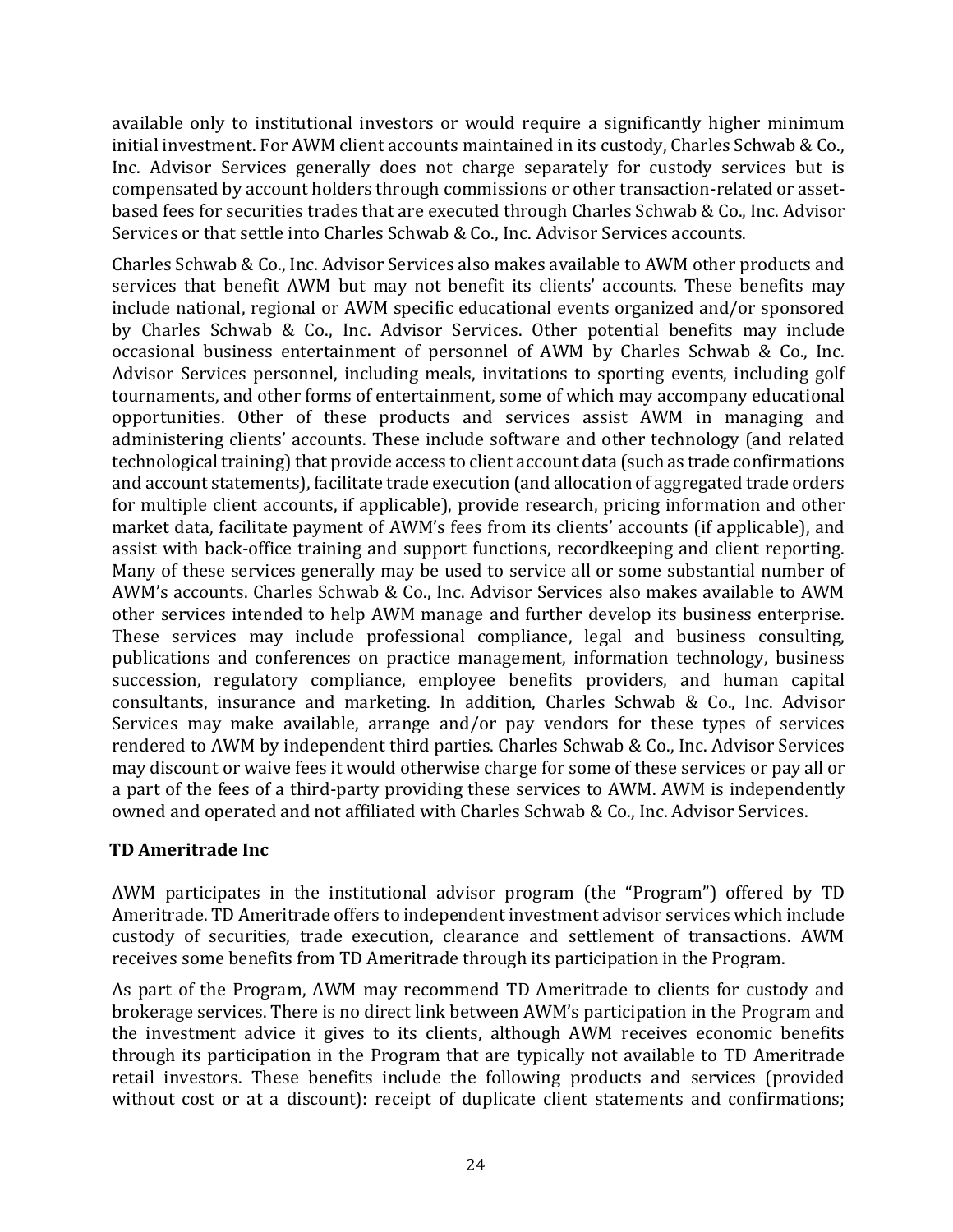research related products and tools; consulting services; access to a trading desk serving AWM participants; access to block trading (which provides the ability to aggregate securities transactions for execution and then allocate the appropriate shares to client accounts); the ability to have AWM's fees deducted directly from client accounts; access to an electronic communications network for client order entry and account information; access to mutual funds with no transaction fees and to certain institutional money managers; and discounts on compliance, marketing, research, technology, and practice management products or services provided to AWM by third party vendors. TD Ameritrade may also pay for business consulting and professional services received by AWM's related persons. Some of the products and services made available by TD Ameritrade through the Program may benefit AWM but may not benefit its client accounts. These products or services may assist AWM in managing and administering client accounts, including accounts not maintained at TD Ameritrade. Other services made available by TD Ameritrade are intended to help AWM manage and further develop its business enterprise. The benefits received by AWM or its personnel through participation in the Program do not depend on the amount of brokerage transactions directed to TD Ameritrade. As part of its fiduciary duties to clients, AWM endeavors at all times to put the interests of its clients first. Clients should be aware, however, that the receipt of economic benefits by AWM or its related persons in and of itself creates a conflict of interest and may indirectly influence the AWM's choice of TD Ameritrade for custody and brokerage services.

#### **National Financial Services LLC**

AWM participates in the institutional advisor program (the "Program") offered by National Financial Services LLC (Fidelity). Fidelity offers to independent investment advisor services which include custody of securities, trade execution, clearance and settlement of transactions. AWM receives some benefits from Fidelity through its participation in the Program.

As part of the Program, AWM may recommend Fidelity to clients for custody and brokerage services. There is no direct link between AWM's participation in the Program and the investment advice it gives to its clients, although AWM receives economic benefits through its participation in the Program that are typically not available to Fidelity retail investors. These benefits include the following products and services (provided without cost or at a discount): receipt of duplicate client statements and confirmations; research related products and tools; consulting services; access to a trading desk serving AWM participants; access to block trading (which provides the ability to aggregate securities transactions for execution and then allocate the appropriate shares to client accounts); the ability to have AWM's fees deducted directly from client accounts; access to an electronic communications network for client order entry and account information; access to mutual funds with no transaction fees and to certain institutional money managers; and discounts on compliance, marketing, research, technology, and practice management products or services provided to AWM by third party vendors. Fidelity may also pay for business consulting and professional services received by AWM's related persons. Some of the products and services made available by Fidelity through the Program may benefit AWM but may not benefit its client accounts. These products or services may assist AWM in managing and administering client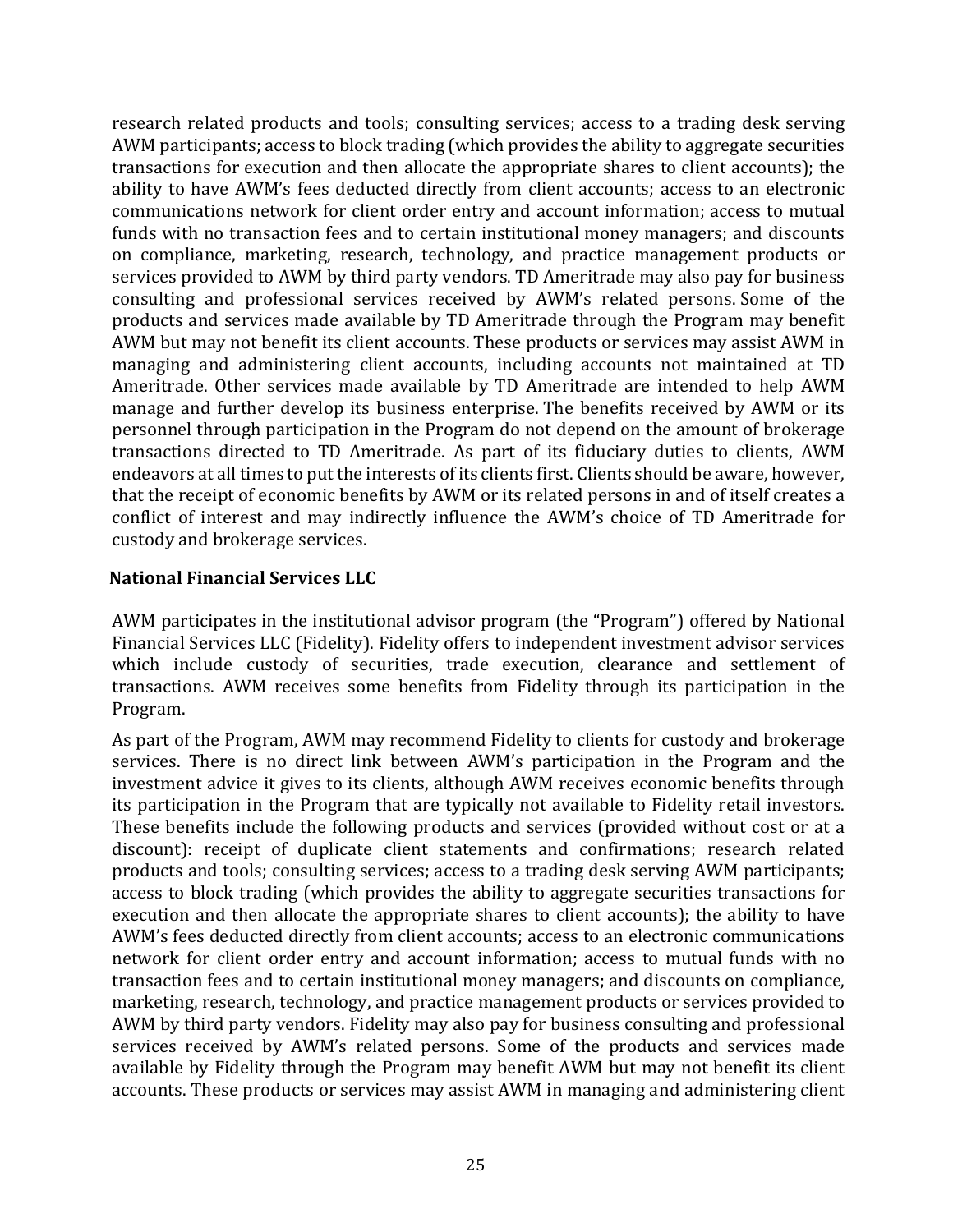accounts, including accounts not maintained at Fidelity. Other services made available by Fidelity are intended to help AWM manage and further develop its business enterprise. The benefits received by AWM or its personnel through participation in the Program do not depend on the amount of brokerage transactions directed to Fidelity. As part of its fiduciary duties to clients, AWM endeavors at all times to put the interests of its clients first. Clients should be aware, however, that the receipt of economic benefits by AWM or its related persons in and of itself creates a conflict of interest and may indirectly influence the AWM's choice of Fidelity for custody and brokerage services.

#### **Interactive Brokers LLC**

AWM participates in the institutional advisor program (the "Program") offered by Interactive Brokers ("IB"). IB offers to independent investment advisor services which include custody of securities, trade execution, clearance and settlement of transactions. AWM receives some benefits from IB through its participation in the Program.

As part of the Program, AWM may recommend IB to clients for custody and brokerage services. There is no direct link between AWM's participation in the Program and the investment advice it gives to its clients, although AWM receives economic benefits through its participation in the Program that are typically not available to IB retail investors. These benefits include the following products and services (provided without cost or at a discount): receipt of duplicate client statements and confirmations; research related products and tools; consulting services; access to a trading desk serving AWM participants; access to block trading (which provides the ability to aggregate securities transactions for execution and then allocate the appropriate shares to client accounts); the ability to have AWM's fees deducted directly from client accounts; access to an electronic communications network for client order entry and account information; access to mutual funds with no transaction fees and to certain institutional money managers; and discounts on compliance, marketing, research, technology, and practice management products or services provided to AWM by third party vendors. IB may also pay for business consulting and professional services received by AWM's related persons. Some of the products and services made available by IB through the Program may benefit AWM but may not benefit its client accounts. These products or services may assist AWM in managing and administering client accounts, including accounts not maintained at IB. Other services made available by IB are intended to help AWM manage and further develop its business enterprise. The benefits received by AWM or its personnel through participation in the Program do not depend on the amount of brokerage transactions directed to IB. As part of its fiduciary duties to clients, AWM endeavors at all times to put the interests of its clients first. Clients should be aware, however, that the receipt of economic benefits by AWM or its related persons in and of itself creates a conflict of interest and may indirectly influence the AWM's choice of IB for custody and brokerage services.

#### <span id="page-25-0"></span>**D. BROKERAGE FOR CLIENT REFERRALS**

AWM does not receive client referrals from third parties for recommending the use of specific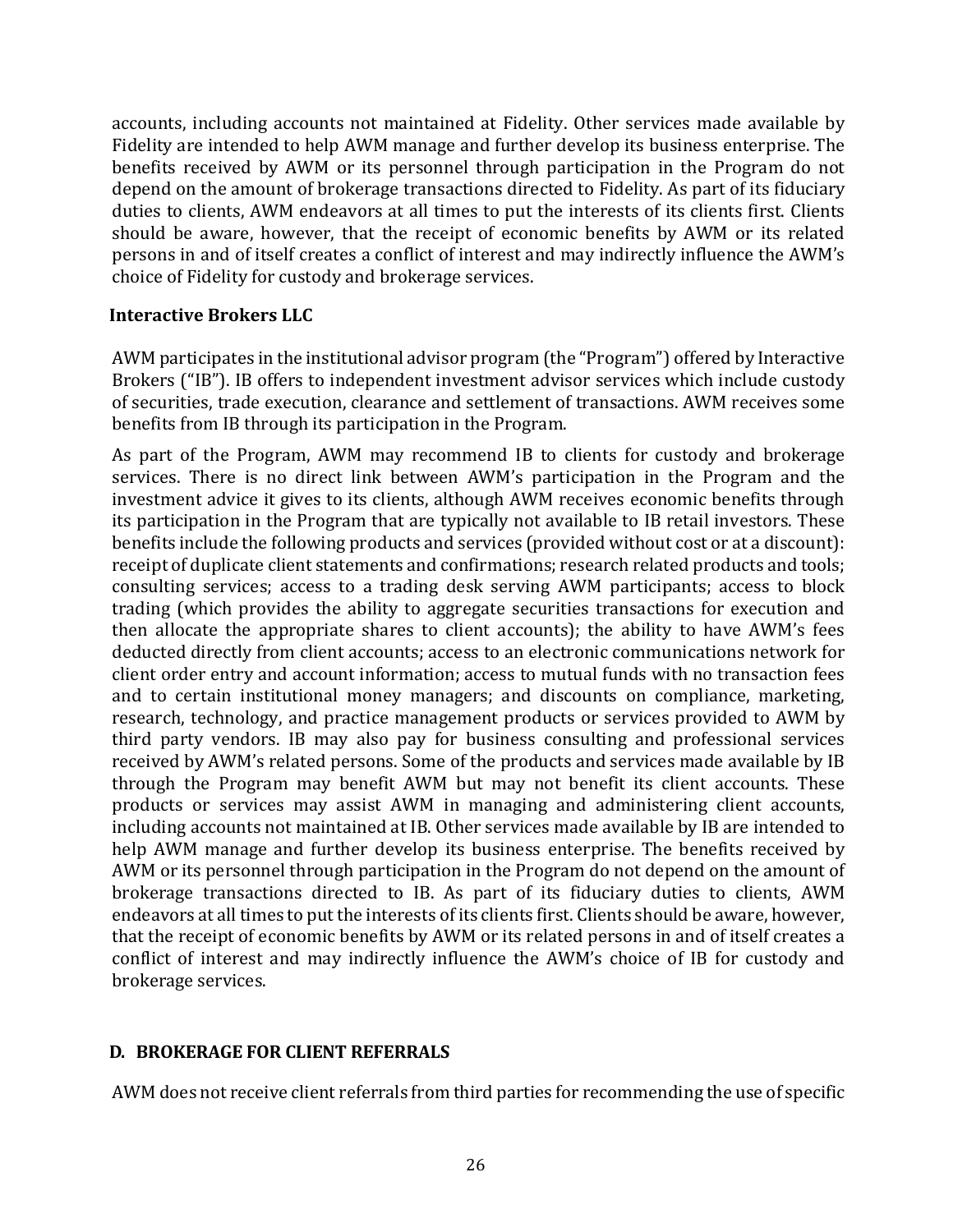broker-dealer brokerage services.

### <span id="page-26-0"></span>**E. DIRECTED BROKERAGE**

Securities transactions are executed by brokers selected by AWM in its discretion and without the consent of clients. AWM generally will not recommend, request, or require clients to direct the Firm to execute transactions through a specified broker-dealer. Not all investment advisers require their clients to direct brokerage.

### <span id="page-26-1"></span>**F. ORDER AGGREGATION**

AWM may, at times, aggregate sale and purchase orders of securities ("block trading") for advisory accounts with similar orders in order to obtain the best pricing averages and minimize trading costs. This practice is reasonably likely to result in administrative convenience or an overall economic benefit to the client. Clients also benefit relatively from better purchase or sale execution prices, or beneficial timing of transactions or a combination of these and other factors. Aggregate orders will be allocated to client accounts in a systematic non-preferential manner. AWM may aggregate or "bunch" transactions for a client's account with those of other clients in an effort to obtain the best execution under the circumstances.

### <span id="page-26-2"></span>**G. Trade Error Policy**

AWM maintains a record of any trading errors that occur in connection with investment activities of its clients. Losses that result from a trading error made by AWM will be borne by AWM. AWM may elect to allow clients to keep gains that result from a trade error.

## <span id="page-26-3"></span>**ITEM 13 REVIEW OF ACCOUNTS**

### <span id="page-26-4"></span>**A. PERIODIC REVIEWS**

AWM regularly reviews and evaluates client accounts for compliance with each client's investment objectives, policies and restrictions. Reviews are submitted by a member of the client's service team and then reviewed by the Sr. Manager of Financial Planning. Reviews include looking at a client's goals, risk tolerance, and investment allocation. These reviews are typically done every 18 months but may be more or less frequent depending on a client's individual needs.

### <span id="page-26-5"></span>**B. INTERMITTENT REVIEW FACTORS**

Intermittent reviews may be triggered by substantial market fluctuation, economic or political events, or changes in the client's financial status (such as retirement, termination of employment, relocation, inheritance, etc.). Clients are advised to notify AWM promptly if there are any material changes in their financial situation, investment objectives, or in the event they wish to place restrictions on their account.

### <span id="page-26-6"></span>**C. REPORTS**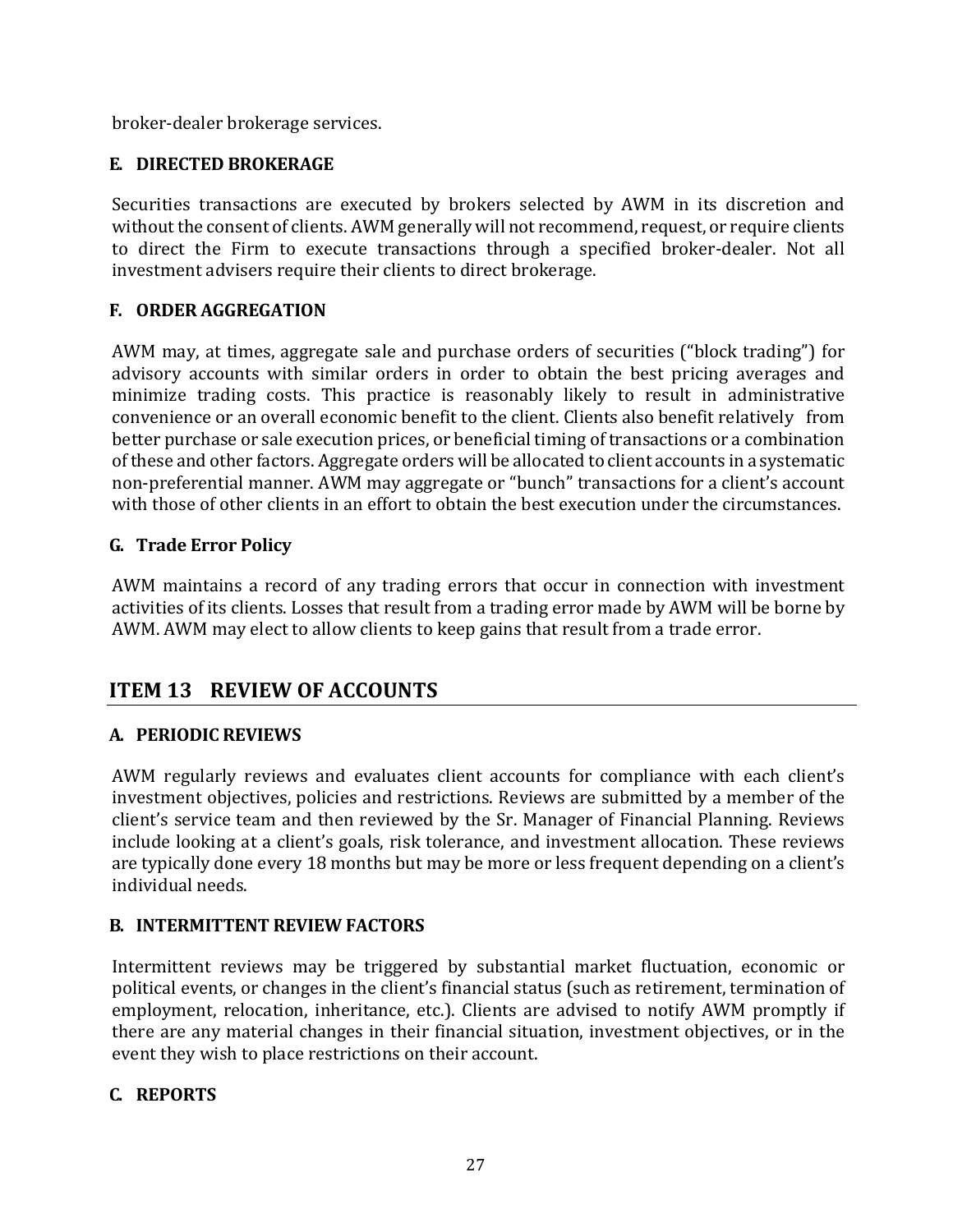Clients may receive confirmations of purchases and sales in their accounts and will receive, at least quarterly, statements containing account information such as account value, transactions, and other relevant information. Confirmations and statements are prepared and delivered by the custodian.

### <span id="page-27-0"></span>**D. Financial Plans**

All financial planning accounts are reviewed upon financial plan creation and plan delivery by the Sr. Manager of Financial Planning. There are multiple levels of review for each financial plan by members of the Financial Planning Team.

## <span id="page-27-1"></span>**ITEM 14 CLIENT REFERRALS AND OTHER COMPENSATION**

### <span id="page-27-2"></span>**A. ECONOMIC BENEFITS FROM OTHERS**

AWM receives some economic benefits from brokers. A description of these benefits can be found in Item 12 Brokerage Practices.

### <span id="page-27-3"></span>**B. COMPENSATION TO UNAFFILIATED THIRD PARTIES**

As of the date of this Brochure document AWM and its related persons have no arrangements with unaffiliated third parties in order to market the firm or its investment strategies.

### <span id="page-27-4"></span>**ITEM 15 CUSTODY**

### <span id="page-27-5"></span>**A. CUSTODIAN OF ASSETS**

Custody means holding, directly or indirectly, client funds or securities, or having any authority to obtain possession of them.

Custody is also disclosed in Form ADV because AWM has authority to transfer money from client account(s), which constitutes a standing letter of authorization (SLOA). Accordingly, AWM will follow the safeguards specified by the SEC rather than undergo an annual audit.

AWM is also deemed to have custody of assets in the private fund(s) it serves as the Managing Member and investment manager for AIM Ventura Capital Fund, AIM Ventura Co-Invest I, AIM Ventura Co-Invest II, AIM Real Asset Opportunities Fund, and AIM Defined Investment Fund(s).

While AWM does not have physical custody of client funds or securities, payments of fees may be paid by the custodian from the custodial brokerage account that holds client funds pursuant to the client's account application. In certain jurisdictions, the ability of AWM to withdraw its management fees from the client's account may be deemed custody. Prior to permitting direct debit of fees, each client provides written authorization permitting fees to be paid directly from the custodian.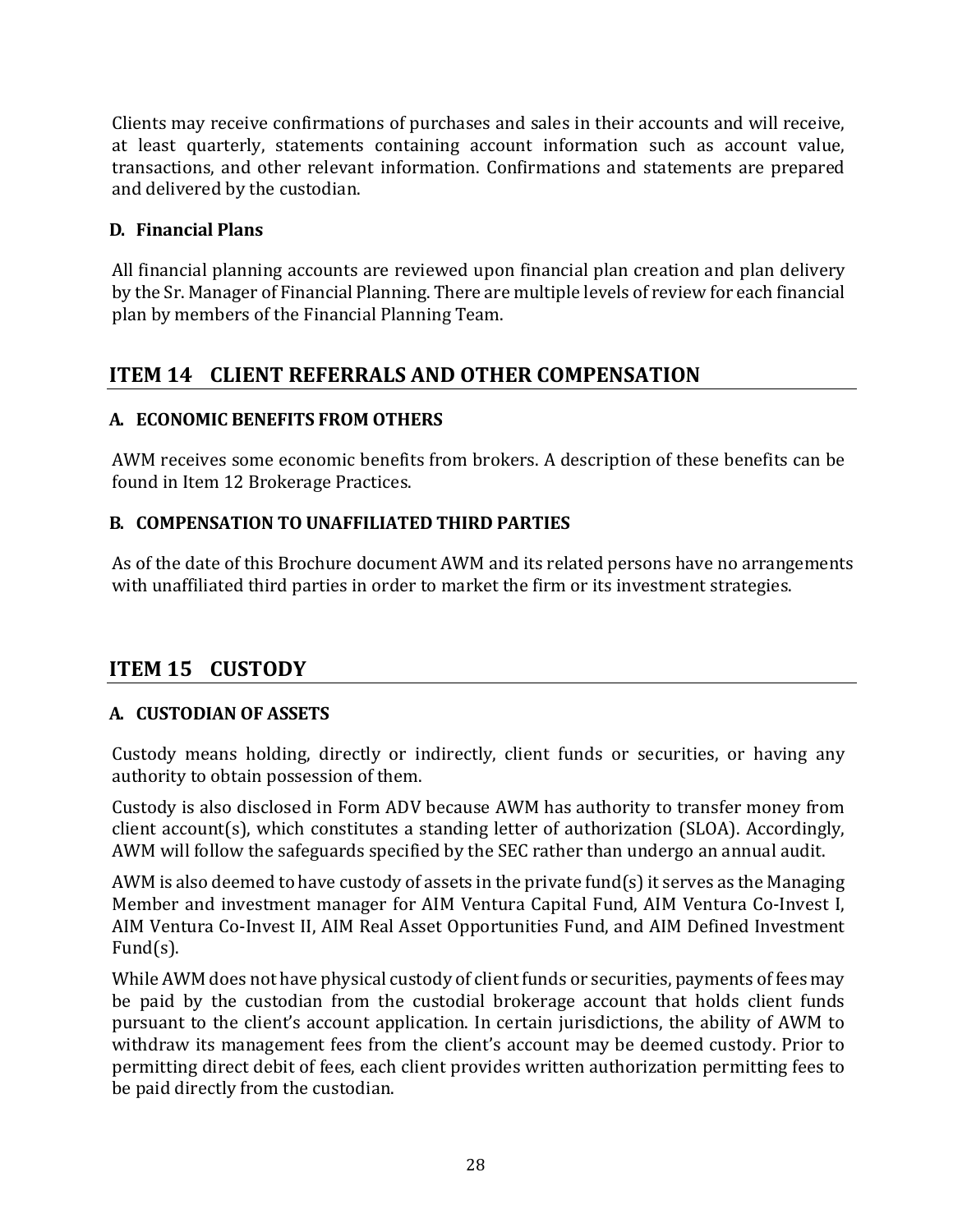As part of the billing process, the client's custodian is advised of the amount of the fee to be deducted from that client's account. On at least a quarterly basis, the custodian is required to send to the client a statement showing all transactions within the account during the reporting period. The custodian does not calculate the amount of the fee to be deducted and does not verify the accuracy of AWM's advisory calculation. Therefore, it is important for clients to carefully review their custodial statements to verify the accuracy of the calculation. Clients should contact AWM directly if they believe that there may be an error in their statement.

### <span id="page-28-0"></span>**B. ACCOUNT STATEMENTS**

Although AWM is the client's adviser, the client's statements will be mailed or made available electronically by the broker-dealer or custodian. When the client receives these statements, they should be reviewed carefully. Clients should compare asset values, holdings, and fees on the statement to that in the account statement issued the previous period.

### <span id="page-28-1"></span>**ITEM 16 INVESTMENT DISCRETION**

AWM has full discretionary authority to supervise and direct the investments of a client's account. Clients grant this authority upon execution of AWM's FSA. This authority is for the purpose of making and implementing investment decisions, without the client's prior consultation. All investment decisions are made in accordance with the client's stated investment objectives. Other than management fees and performance fees, where applicable, due to AWM, which AWM will receive directly from the custodian, AWM 's discretionary authority does not give authority to take or have possession of any assets in the client's account or to direct delivery of any securities or payment of any funds held in the account to AWM. Furthermore, AWM's discretionary authority by agreement does not allow it to direct the disposition of such securities or funds to anyone except the account owner. However, these rules may not apply if AWM is the managing partner of a private fund where it would have discretion to do such activities listed above.

### <span id="page-28-2"></span>**ITEM 17 VOTING CLIENT SECURITIES**

AWM will not vote proxies which are solicited for securities held in client accounts. AWM will not be required to render any advice with respect to the voting of proxies solicited by or with respect to the issuers of securities in which assets of the client's account may be invested in occasionally. Furthermore, AWM will not take any action or render any advice with respect to any securities held in any client's accounts that are named in or subject to class action lawsuits. AWM will however, forward to the client any information received by AWM regarding class action legal matters involving any security held in the client's account.

### <span id="page-28-3"></span>**ITEM 18 FINANCIAL INFORMATION**